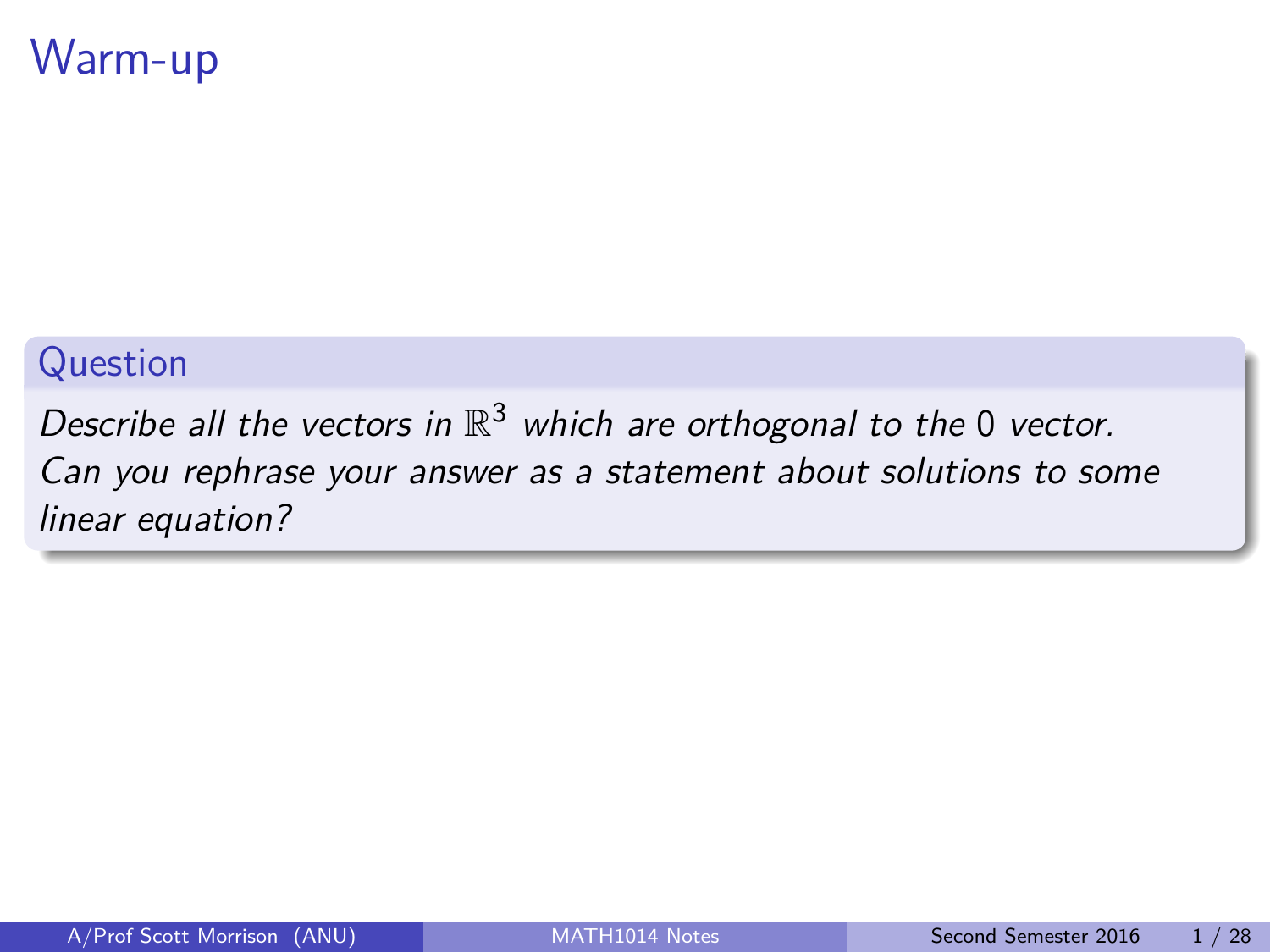### **Overview**

Last week we introduced vectors in Euclidean space and the operations of vector addition, scalar multiplication, dot product, and (for  $\mathbb{R}^3)$  cross product.

#### Question

How can we use vectors to describe lines and planes in  $\mathbb{R}^3$ ?

(From Stewart §10.5)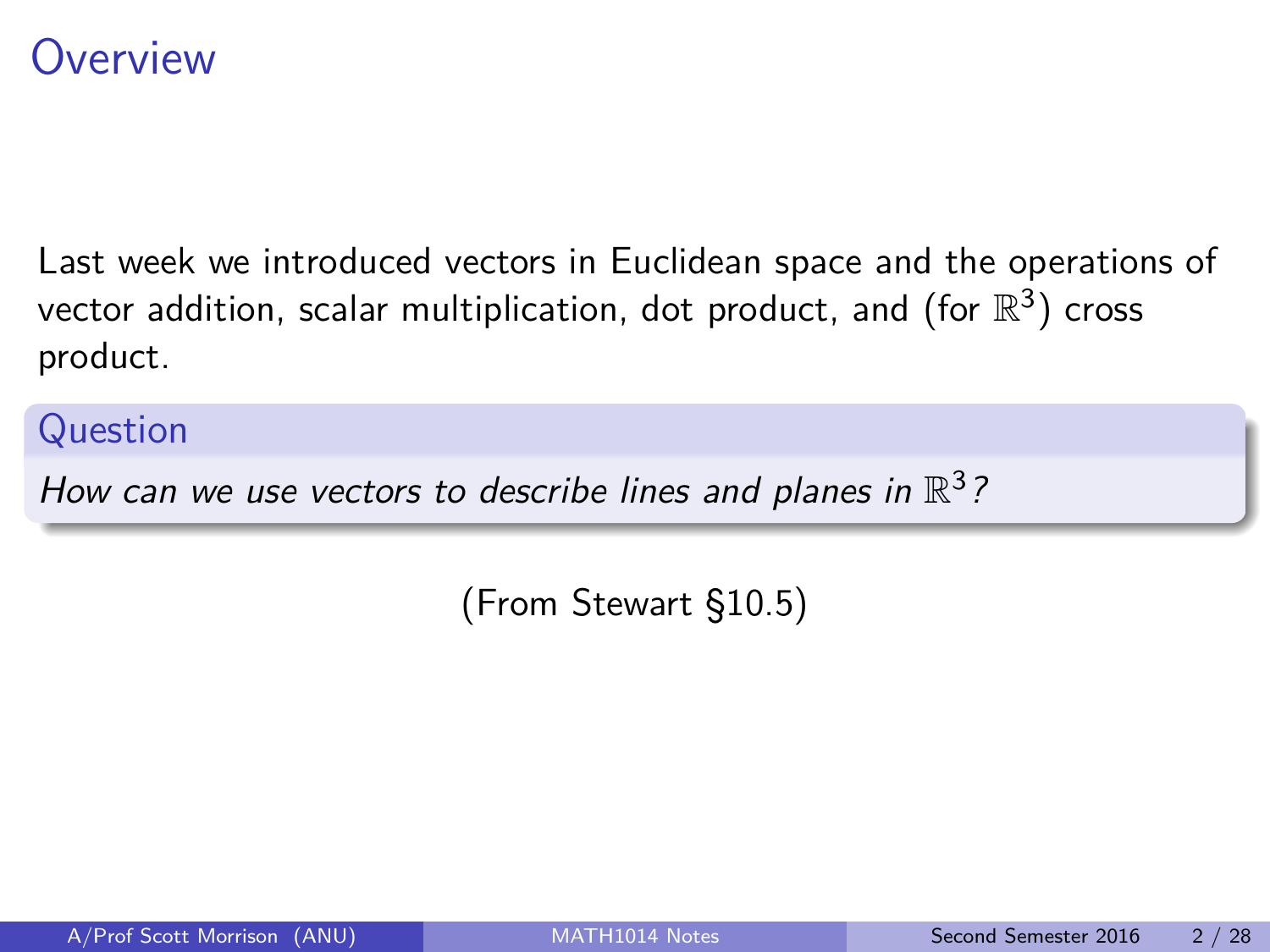# Warm-up

#### Question

Describe all the vectors in  $\mathbb{R}^3$  which are orthogonal to the 0 vector. Can you rephrase your answer as a statement about solutions to some linear equation?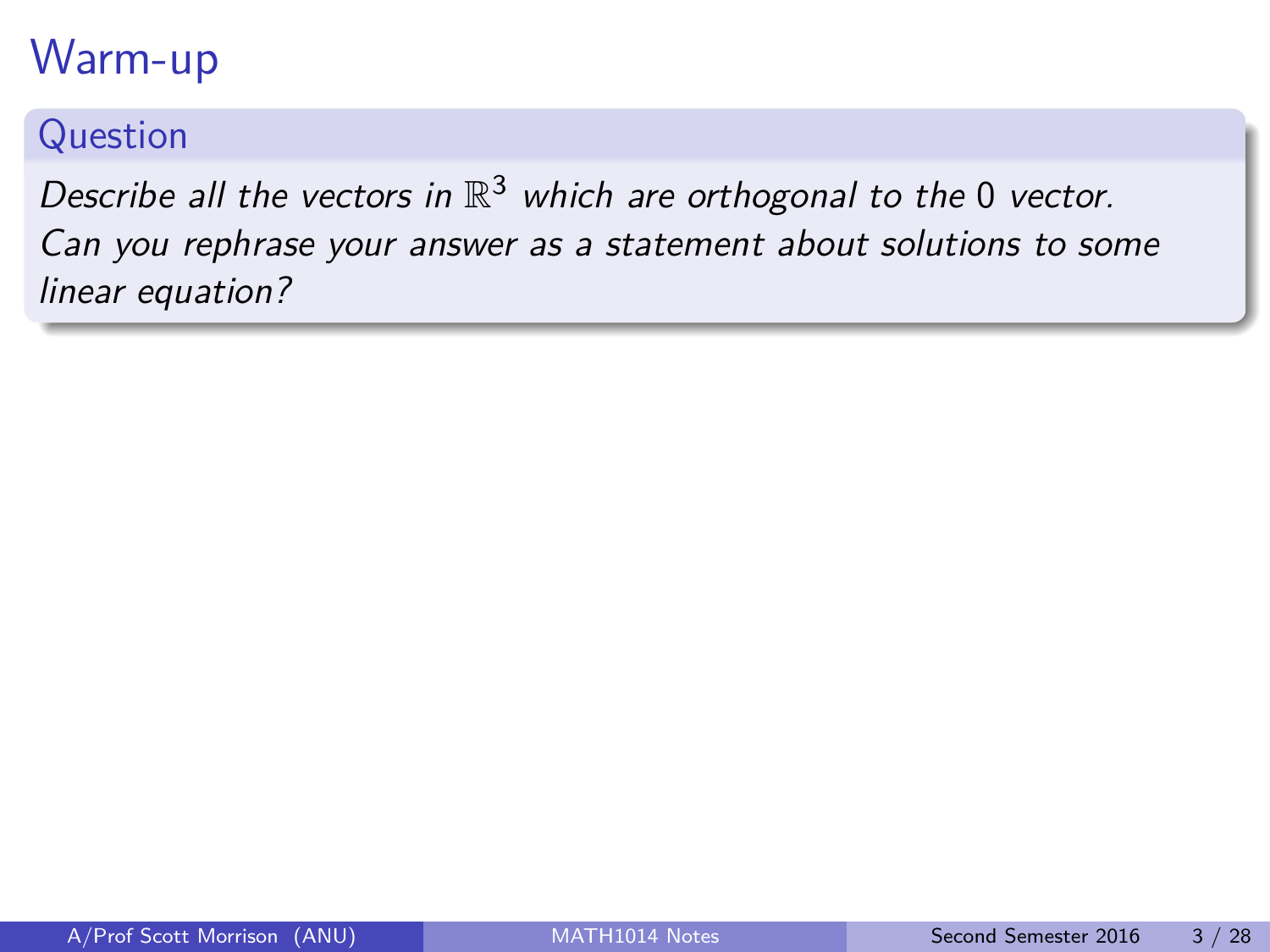# Warm-up

#### Question

Describe all the vectors in  $\mathbb{R}^3$  which are orthogonal to the 0 vector. Can you rephrase your answer as a statement about solutions to some linear equation?

Remember that the statement "**v** is orthogonal to **u**" is equivalent to  $^{\prime\prime}$ **v**  $\cdot$  **u**  $= 0^{\prime\prime}$ . This question asks for all the vectors  $\sqrt{ }$  $\Big\}$ x y z 1 | such that  $\sqrt{ }$  $\Big\}$ x y z 1  $|\cdot$  $\sqrt{ }$  $\Big\}$ 0 0 0 1  $\Big| = 0.$ Using the definition of the dot product, this translates to asking what  $\lceil$  $\Big\}$ x y z 1 satisfy the equation  $0x + 0y + 0z = 0...$ ...the answer is that all vectors in  $\mathbb{R}^3$  are orthogonal to the 0 vector. Equivalently, every triple  $(x, y, z)$  is a solution to the linear equation  $0x + 0y + 0z = 0.$ A/Prof Scott Morrison (ANU) [MATH1014 Notes](#page-0-0) Second Semester 2016 3/28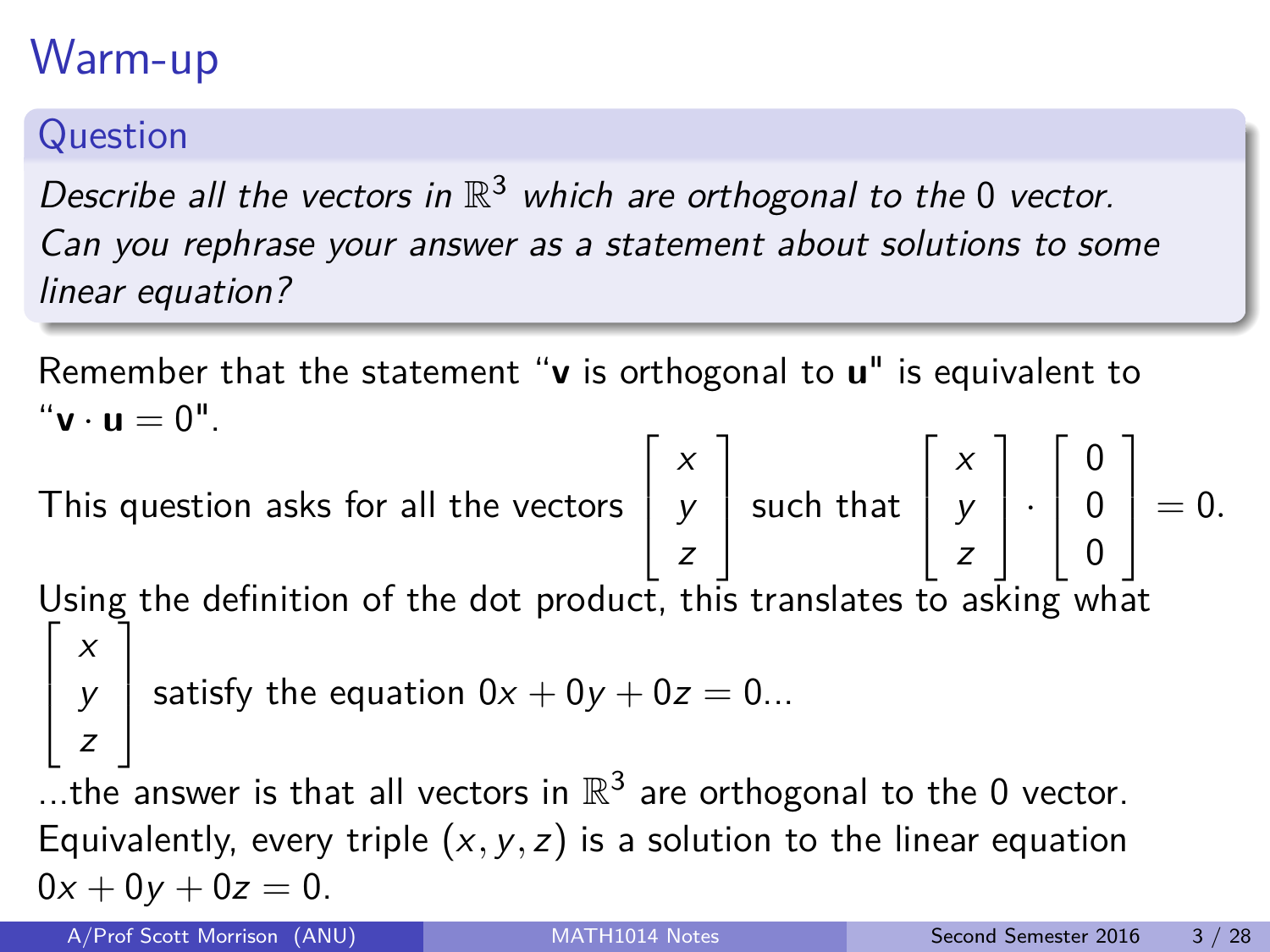# Lines in  $\mathbb{R}^2$

In the xy-plane the general form of the equation of a line is

$$
ax + by = c,
$$

where a and b are not both zero. If  $b \neq 0$  then this equation can be rewritten as

$$
y=-(a/b)x+c/b,
$$

which has the form  $y = mx + k$ . (Here m is the slope of the line and the point  $(0, k)$  is its y-intercept.)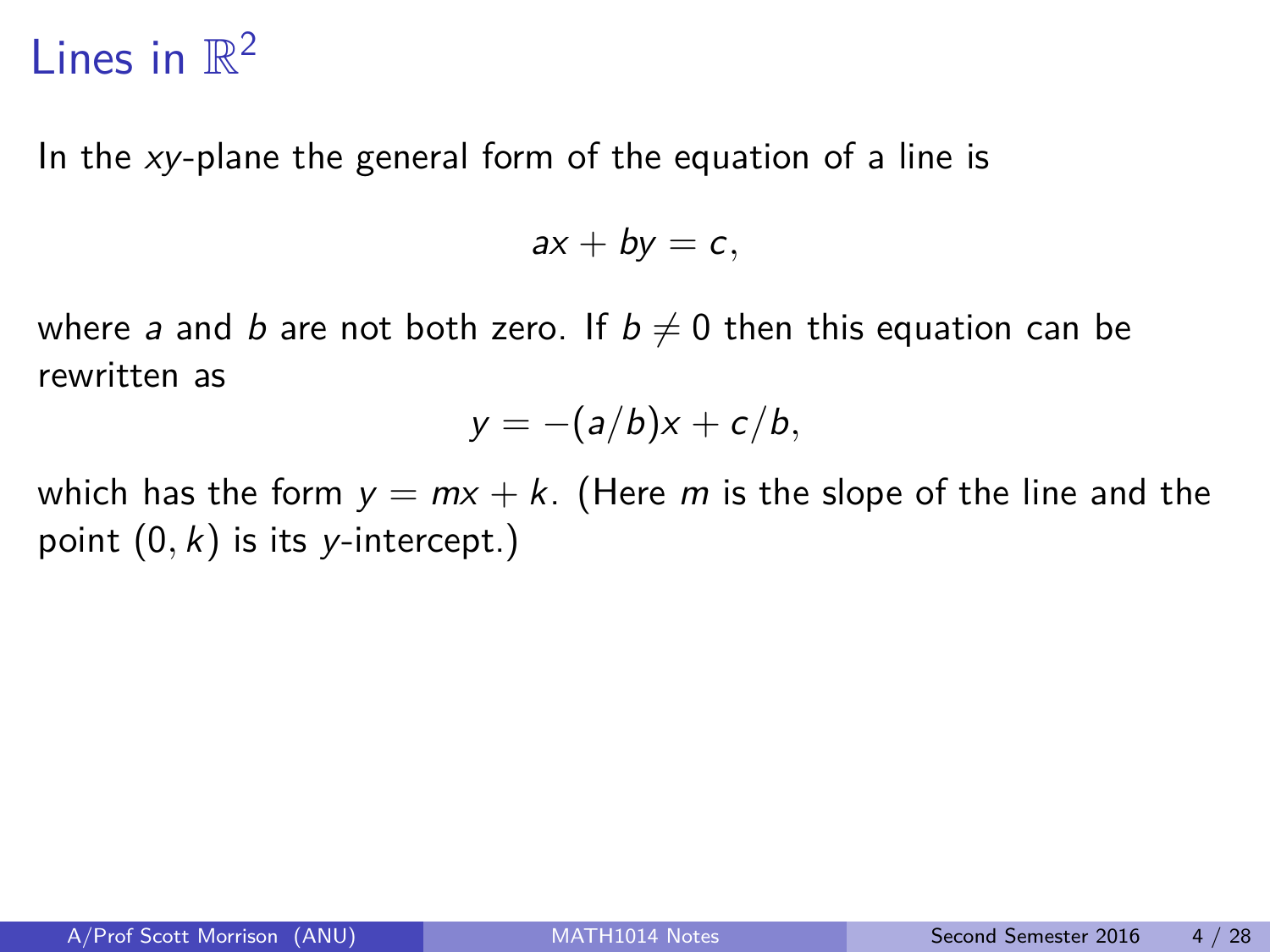# Lines in  $\mathbb{R}^2$

In the xy-plane the general form of the equation of a line is

 $ax + by = c$ ,

where a and b are not both zero. If  $b \neq 0$  then this equation can be rewritten as

$$
y=-(a/b)x+c/b,
$$

which has the form  $y = mx + k$ . (Here m is the slope of the line and the point  $(0, k)$  is its y-intercept.)

#### Example 1

Let L be the line  $2x + y = 3$ . The line has slope  $m = -2$  and the y-intercept is (0*,* 3).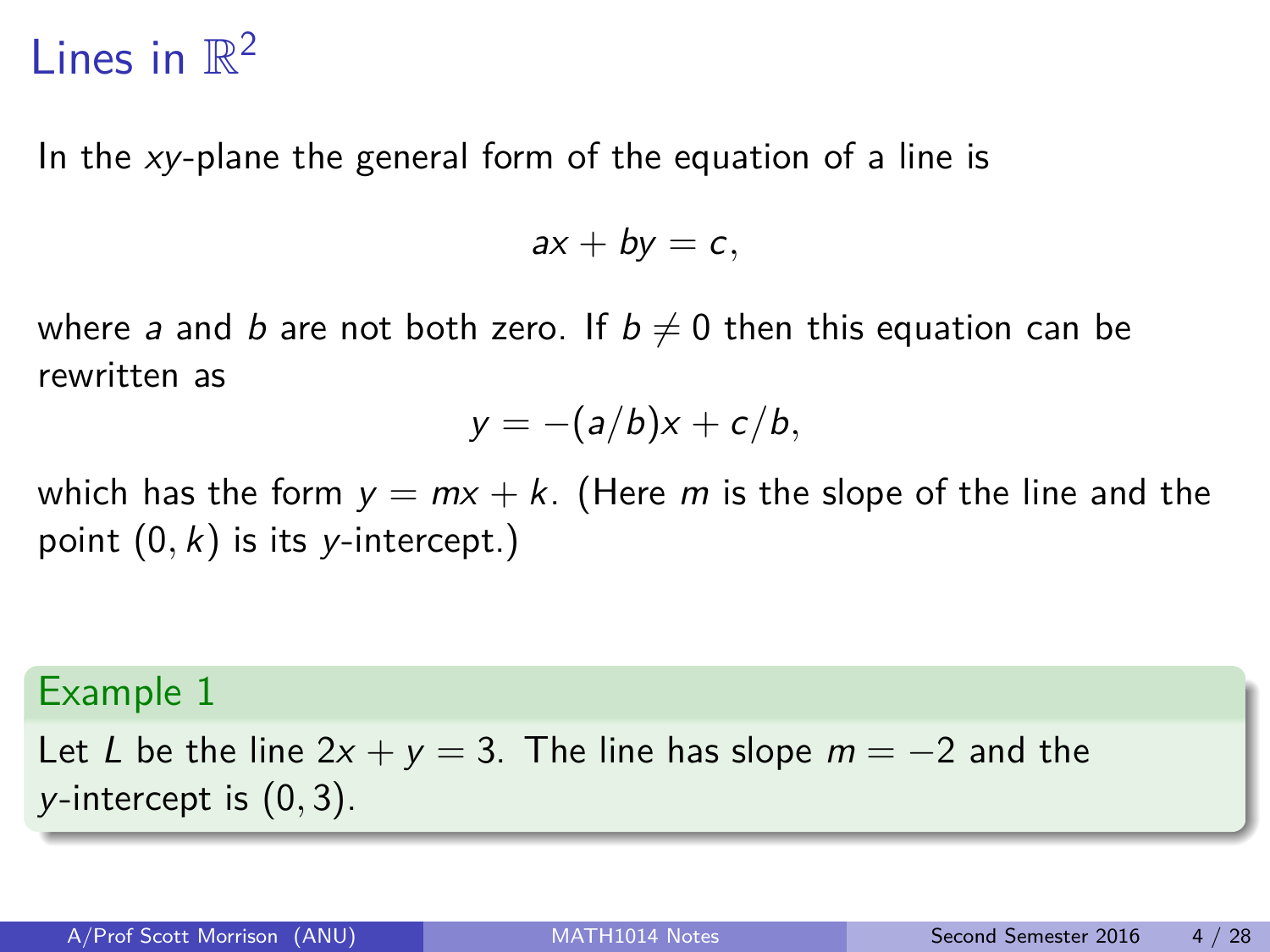Alternatively, we could think about this line ( $y = -2x + 3$ ) as the path traced out by a moving particle.

Suppose that the particle is initially at the point  $(0, 3)$  at time  $t = 0$ . Suppose, too, that its x-coordinate changes at a constant rate of 1 unit per second and its y-coordinate changes as a constant rate of −2 units per second.

At  $t = 1$  the particle is at  $(1, 1)$ . If we assume it's always been moving this way, then we also know that at  $t = -2$  it was at  $(-2, 7)$ . In general, we can display the relationship in vector form:

$$
\begin{bmatrix} x \\ y \end{bmatrix} = \begin{bmatrix} t \\ -2t + 3 \end{bmatrix} = \begin{bmatrix} 0 \\ 3 \end{bmatrix} + t \begin{bmatrix} 1 \\ -2 \end{bmatrix}
$$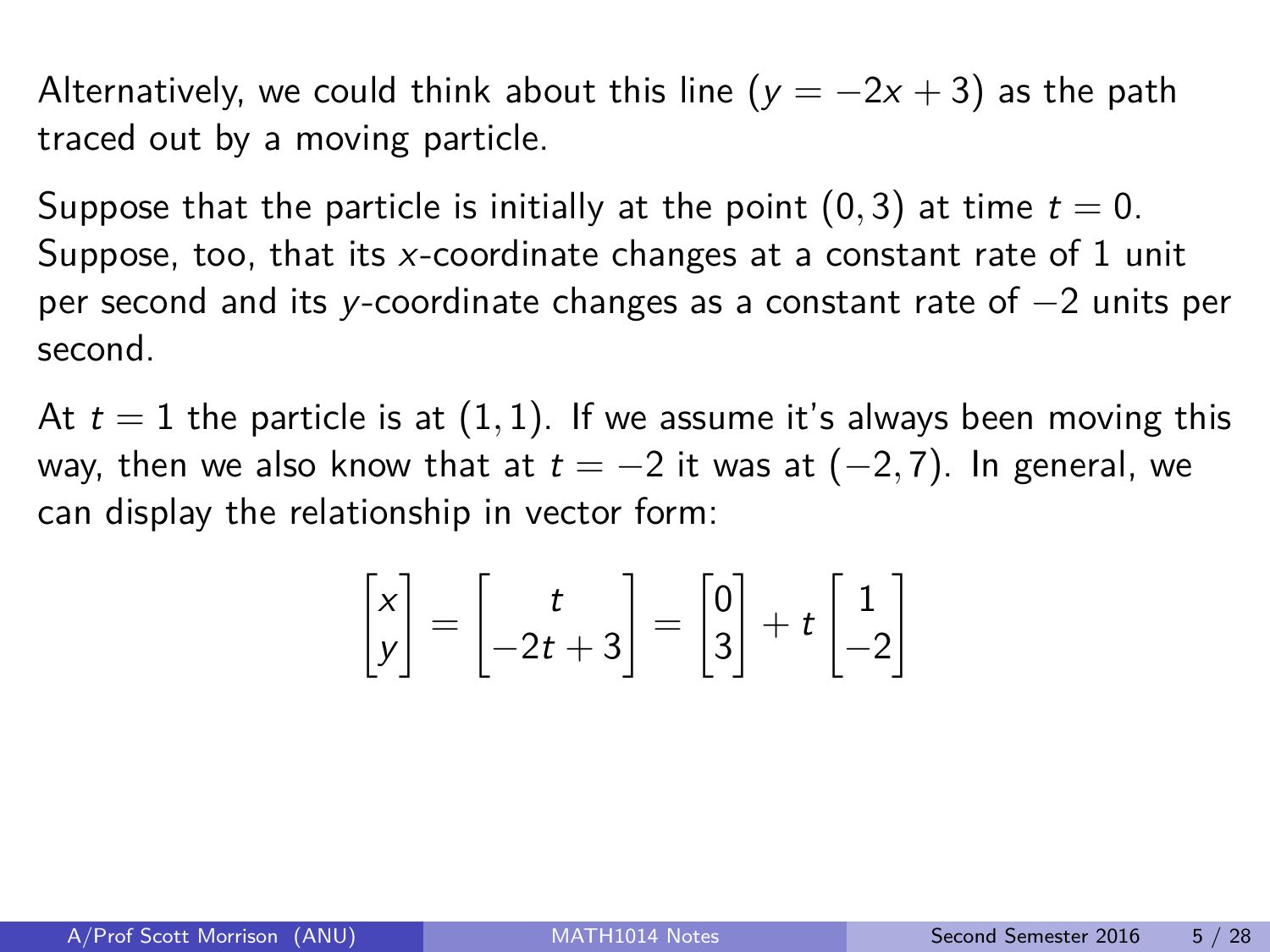Alternatively, we could think about this line ( $y = -2x + 3$ ) as the path traced out by a moving particle.

Suppose that the particle is initially at the point  $(0, 3)$  at time  $t = 0$ . Suppose, too, that its x-coordinate changes at a constant rate of 1 unit per second and its y-coordinate changes as a constant rate of −2 units per second.

At  $t = 1$  the particle is at  $(1, 1)$ . If we assume it's always been moving this way, then we also know that at  $t = -2$  it was at  $(-2, 7)$ . In general, we can display the relationship in vector form:

$$
\begin{bmatrix} x \\ y \end{bmatrix} = \begin{bmatrix} t \\ -2t + 3 \end{bmatrix} = \begin{bmatrix} 0 \\ 3 \end{bmatrix} + t \begin{bmatrix} 1 \\ -2 \end{bmatrix}
$$
  
significance of the vector  $\mathbf{v} = \begin{bmatrix} 1 \\ -2 \end{bmatrix}$ ?

What is the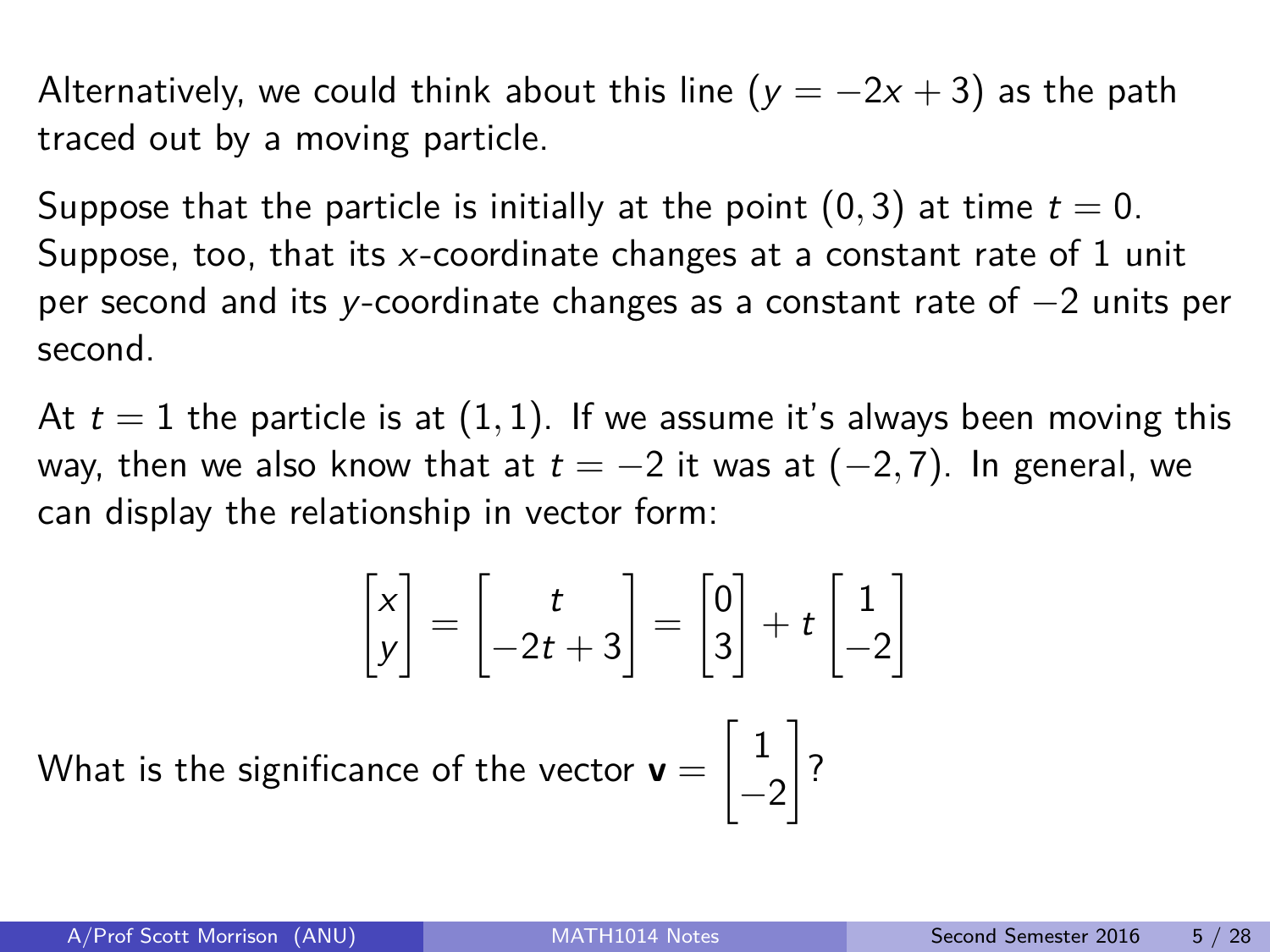In this expression, **v** is a vector parallel to the line L, and is called a direction vector for L. The previous example shows that we can express L in terms of a direction vector and a vector to specific point on  $L$ :

Definition

The equation

$$
\mathbf{r} = \mathbf{r}_0 + t\mathbf{v}
$$

is the vector equation of the line  $L$ . The variable  $t$  is called a parameter.

Here,  $\mathbf{r}_0$  is the vector to a specific point on L; any vector **r** which satisfies this equation is a vector to some point on  $L$ .

#### Example 2

$$
\begin{bmatrix} x \\ y \end{bmatrix} = \begin{bmatrix} 0 \\ 3 \end{bmatrix} + t \begin{bmatrix} 1 \\ -2 \end{bmatrix}
$$

is the vector equation of the line L.

(1)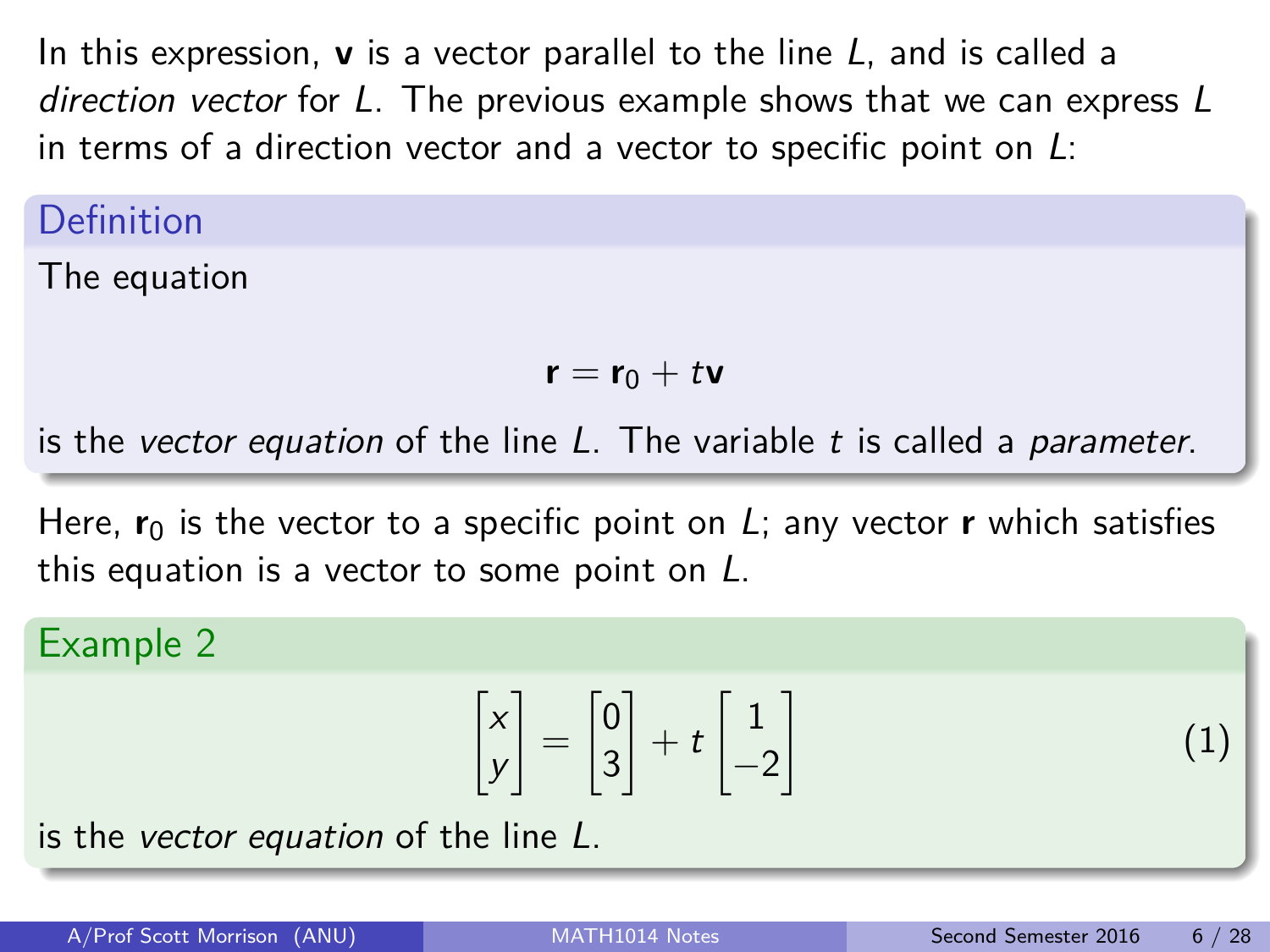If we express the vectors in a vector equation for  $L$  in components, we get a collection of equations relating scalars.

#### Definition For  $r =$  $\left\lceil x \right\rceil$ y 1 ,  $\mathbf{r}_0 =$  $\Big[ x_0$ y0 1  $, v =$  $\int a$ b 1 , the parametric equations of the line  ${\bf r}={\bf r}_0+{\bf \bar t}{\bf v}$  are  $x = x_0 + ta$  $v = v_0 + tb$ .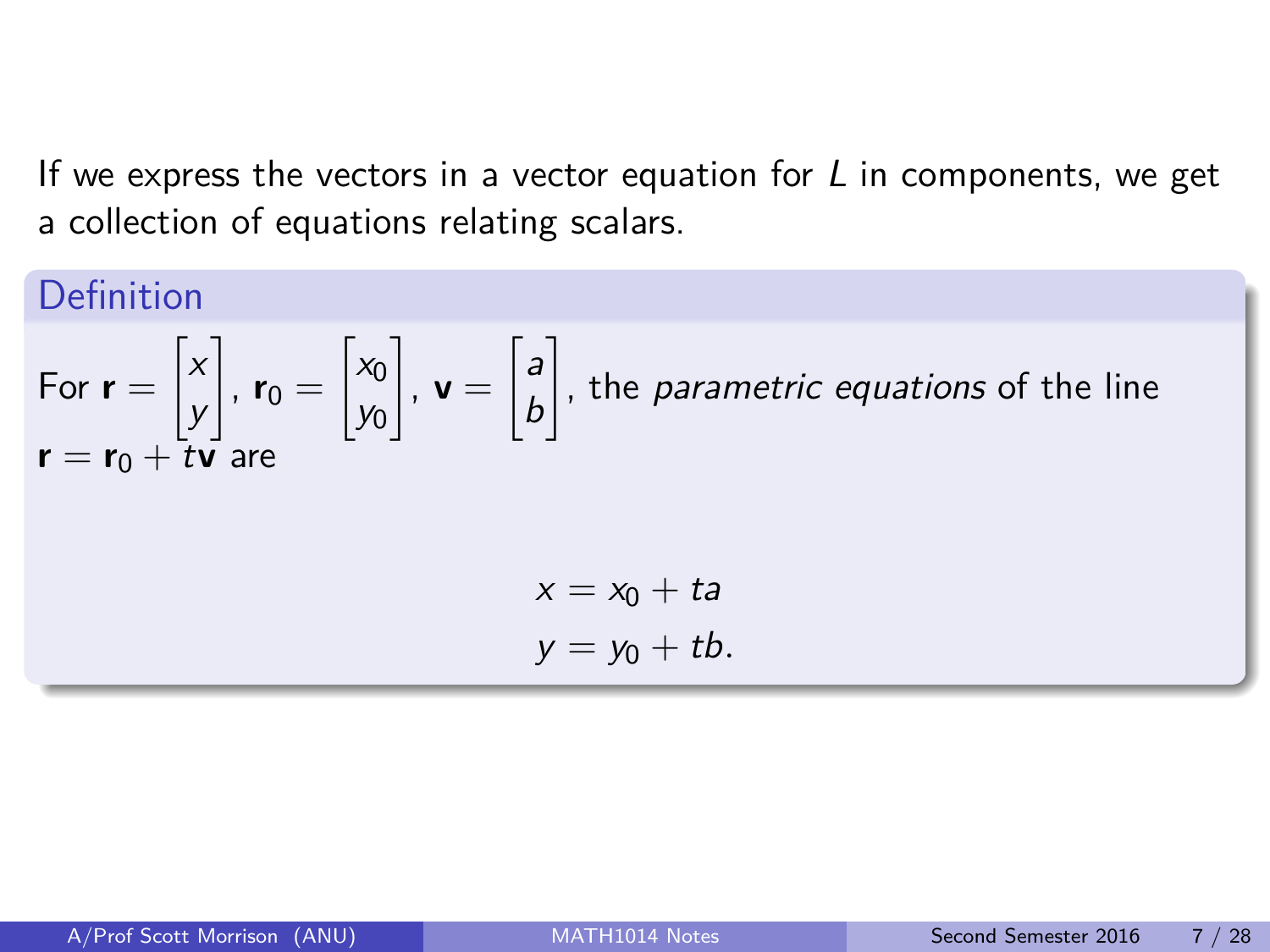# Lines in  $\mathbb{R}^3$

The definitions of the vector and parametric forms of a line carry over perfectly to  $\mathbb{R}^3$ .

#### Definition

The vector form of the equation of the line L in  $\mathbb{R}^2$  or  $\mathbb{R}^3$  is

$$
\textbf{r}=\textbf{r}_0+t\textbf{v}
$$

where  $\mathbf{r}_0$  is a specific point on L and  $\mathbf{v} \neq \mathbf{0}$  is a direction vector for L. The equations corresponding to the components of the vector form of the equation are called parametric equations of L.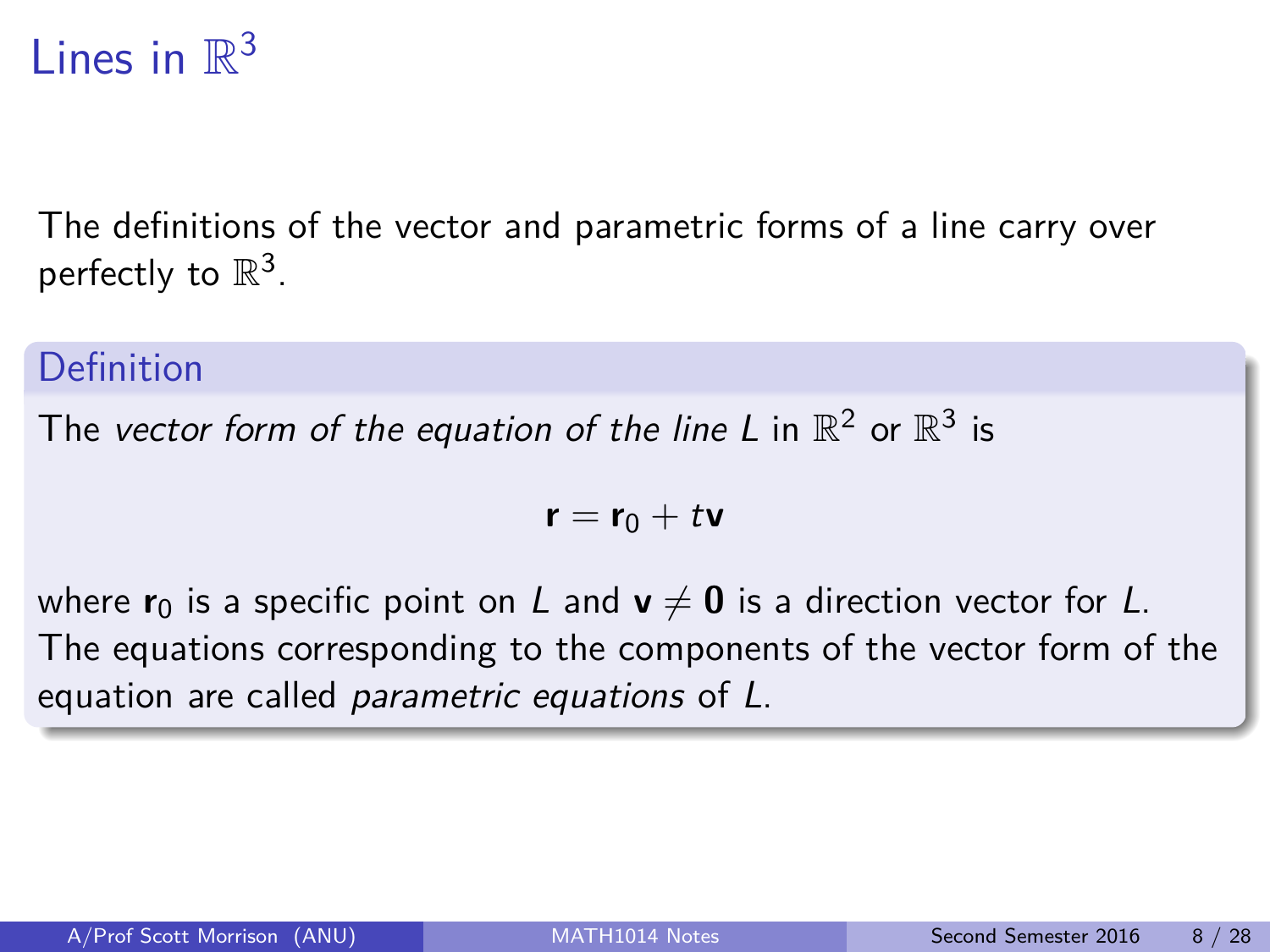#### Example 3 Let  $\mathbf{r}_0 =$  $\sqrt{ }$  $\overline{\phantom{a}}$ 1 4  $-2$ 1  $\begin{array}{|c|c|} \hline \text{and } \mathbf{v} = \hline \end{array}$  $\sqrt{ }$  $\overline{\phantom{a}}$ 1 2 2 1 . Then the vector equation of the line  $L$  is  $\mathbf{r} =$  $\sqrt{ }$  $\overline{\phantom{a}}$ 1 4  $-2$ 1  $| + t$  $\sqrt{ }$  $\overline{\phantom{a}}$ 1 2 2 1 *.*

The line L contains the point  $(1, 4, -2)$  and has direction parallel to  $\mathbf{v} =$  $\sqrt{ }$  $\Big\}$ 1 2 2 1  $\vert$ . By taking different values of  $t$  we can find different points on the line.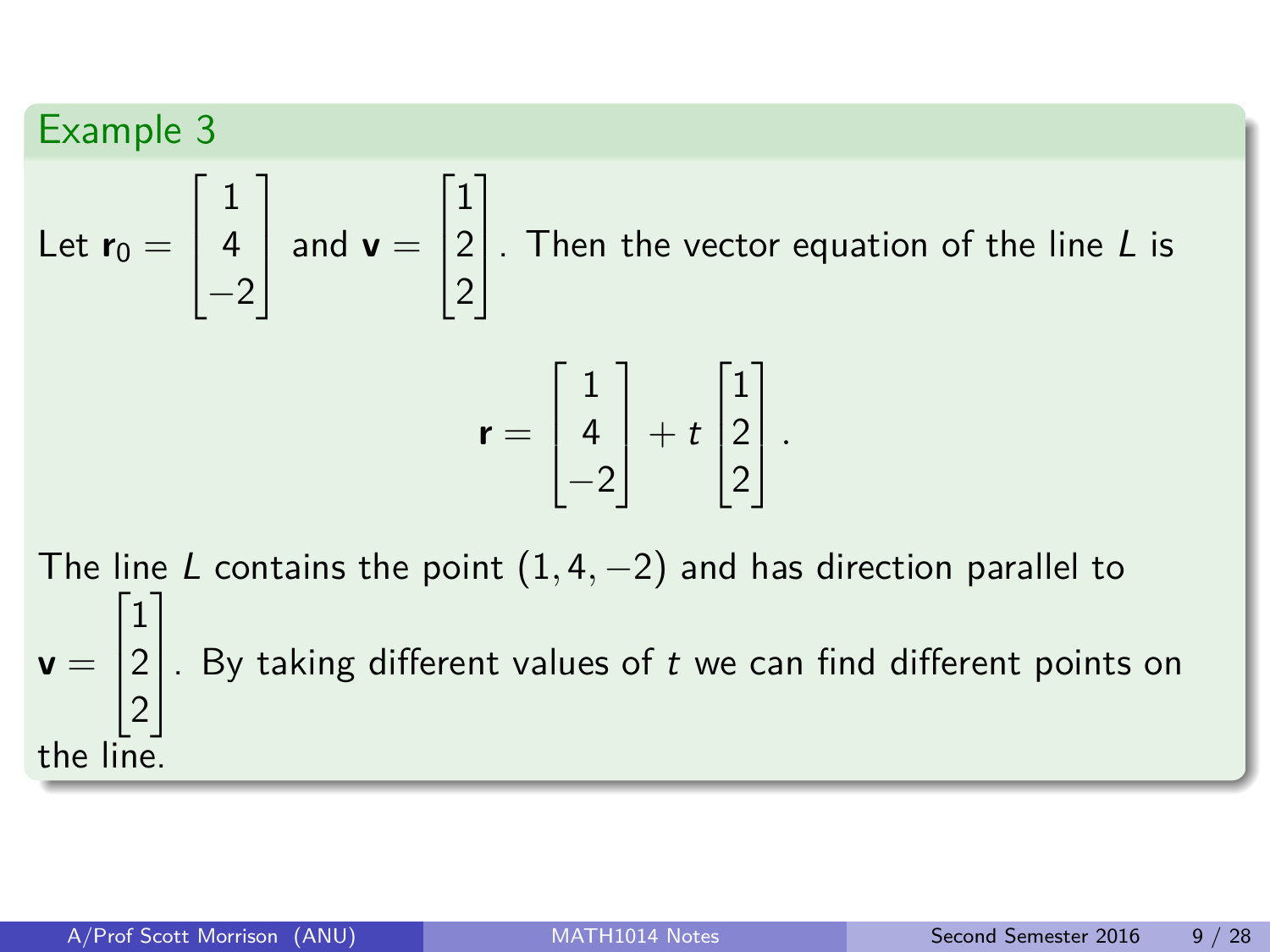Question

For a given line, is the vector equation for the line unique?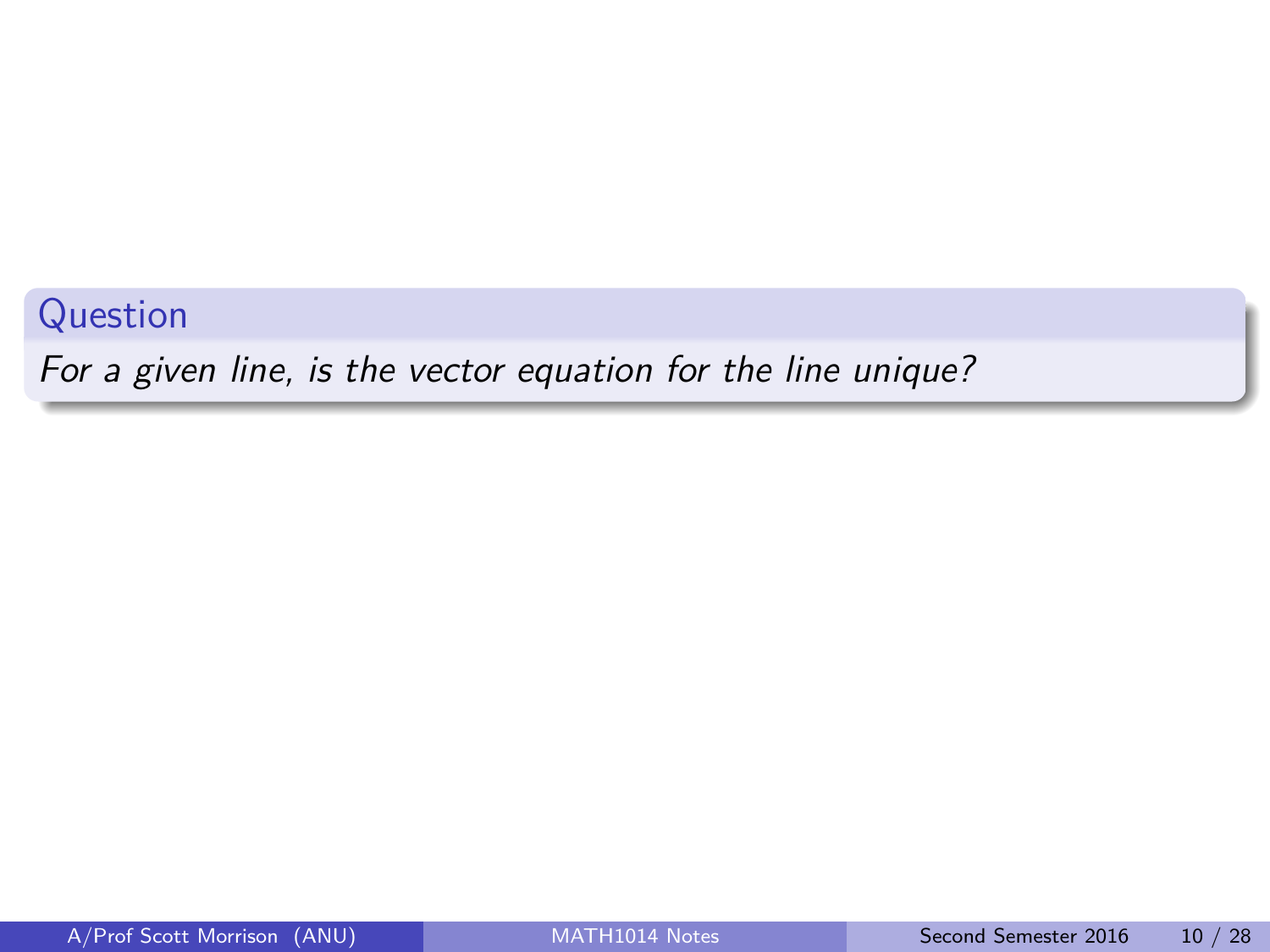#### Question

For a given line, is the vector equation for the line unique?

No, any vector parallel to the direction vector is another direction vector, and each choice of a point on L will give a different  $\mathbf{r}_0$ .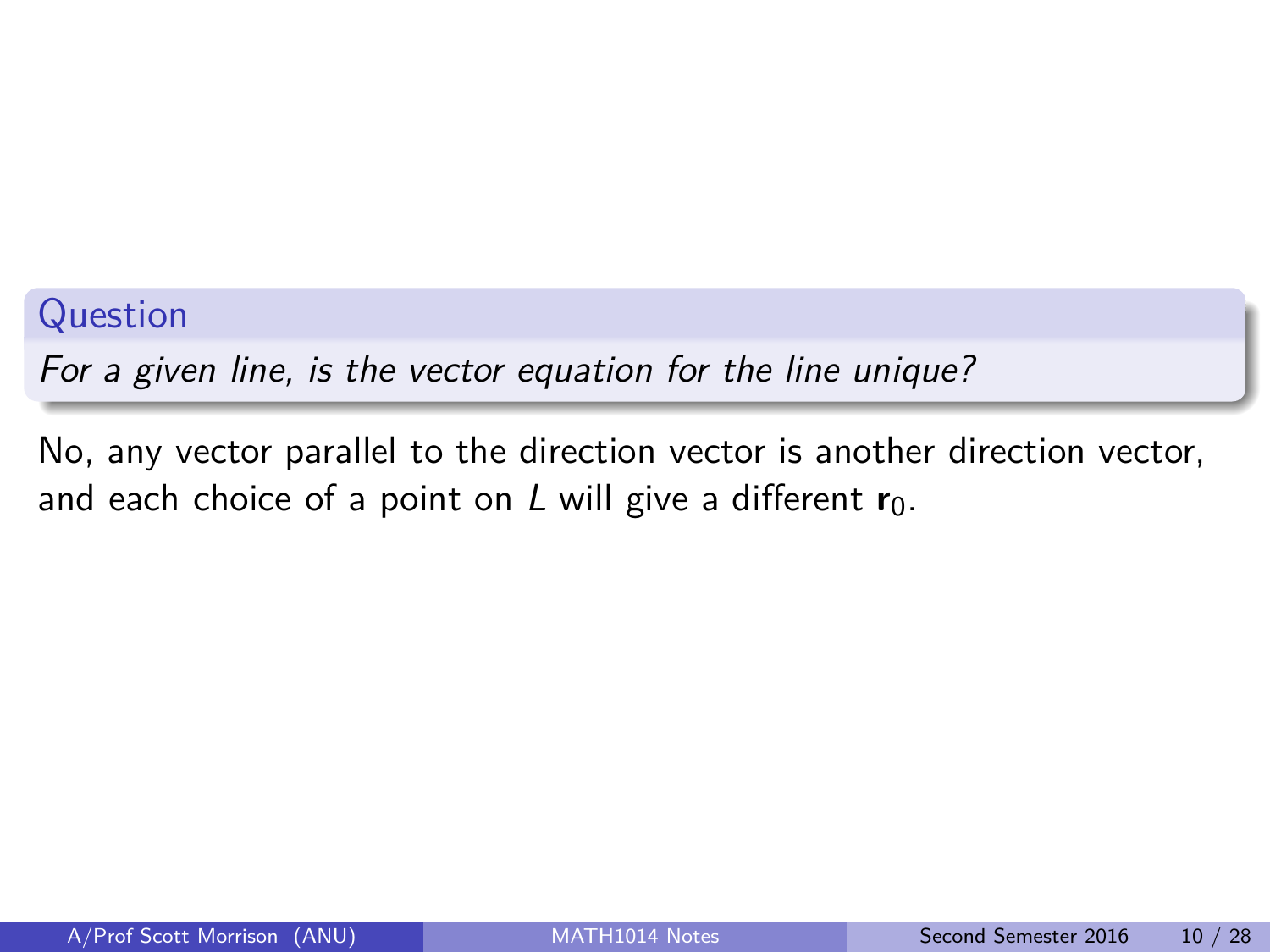The line with parametric equations

$$
x = 1 + 2t \quad y = -4t \quad z = -3 + 5t.
$$

can also be expressed as

$$
x = 3 + 2t \quad y = -4 - 4t \quad z = 2 + 5t.
$$

or as

$$
x = 1 - 4t
$$
  $y = 8t$   $z = -3 - 10t$ .

Note that a fixed value of t corresponds to three different points on L when plugged into the three different systems.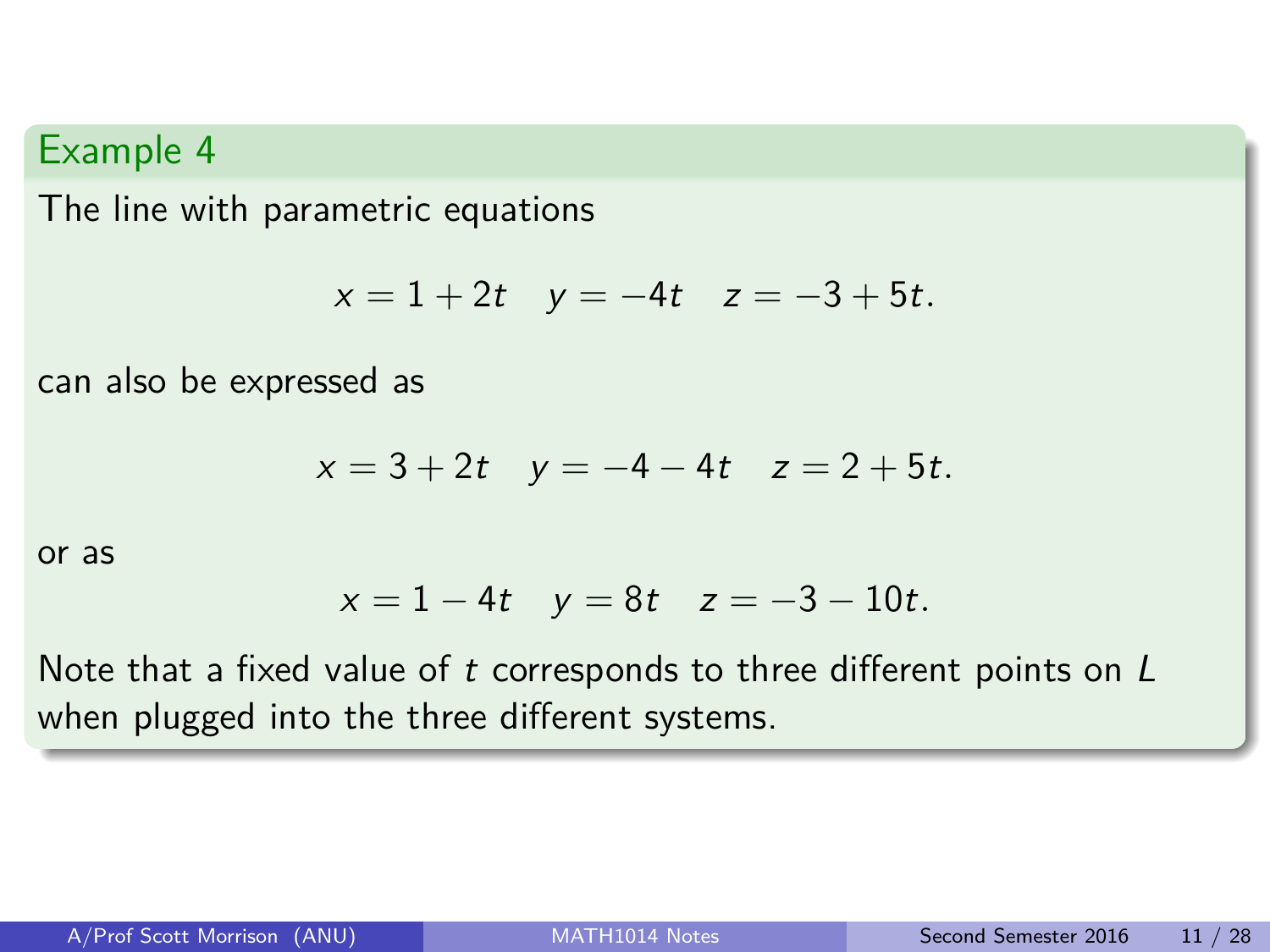### Symmetric equations of a line

Another way of describing a line L is to eliminate the parameter t from the parametric equations

$$
x = x_0 + at \quad y = y_0 + bt \quad z = z_0 + ct
$$

If  $a \neq 0$ ,  $b \neq 0$  and  $c \neq 0$  then we can solve each of the scalar equations for t and obtain

$$
\frac{x-x_0}{a}=\frac{y-y_0}{b}=\frac{z-z_0}{c}.
$$

These equations are called the *symmetric equations* of the line L through  $(x_0, y_0, z_0)$  parallel to **v**. The numbers a, b and c are called the direction numbers of L.

If, for example  $a = 0$ , the equation becomes

$$
x = x_0, \ \frac{y - y_0}{b} = \frac{z - z_0}{c}.
$$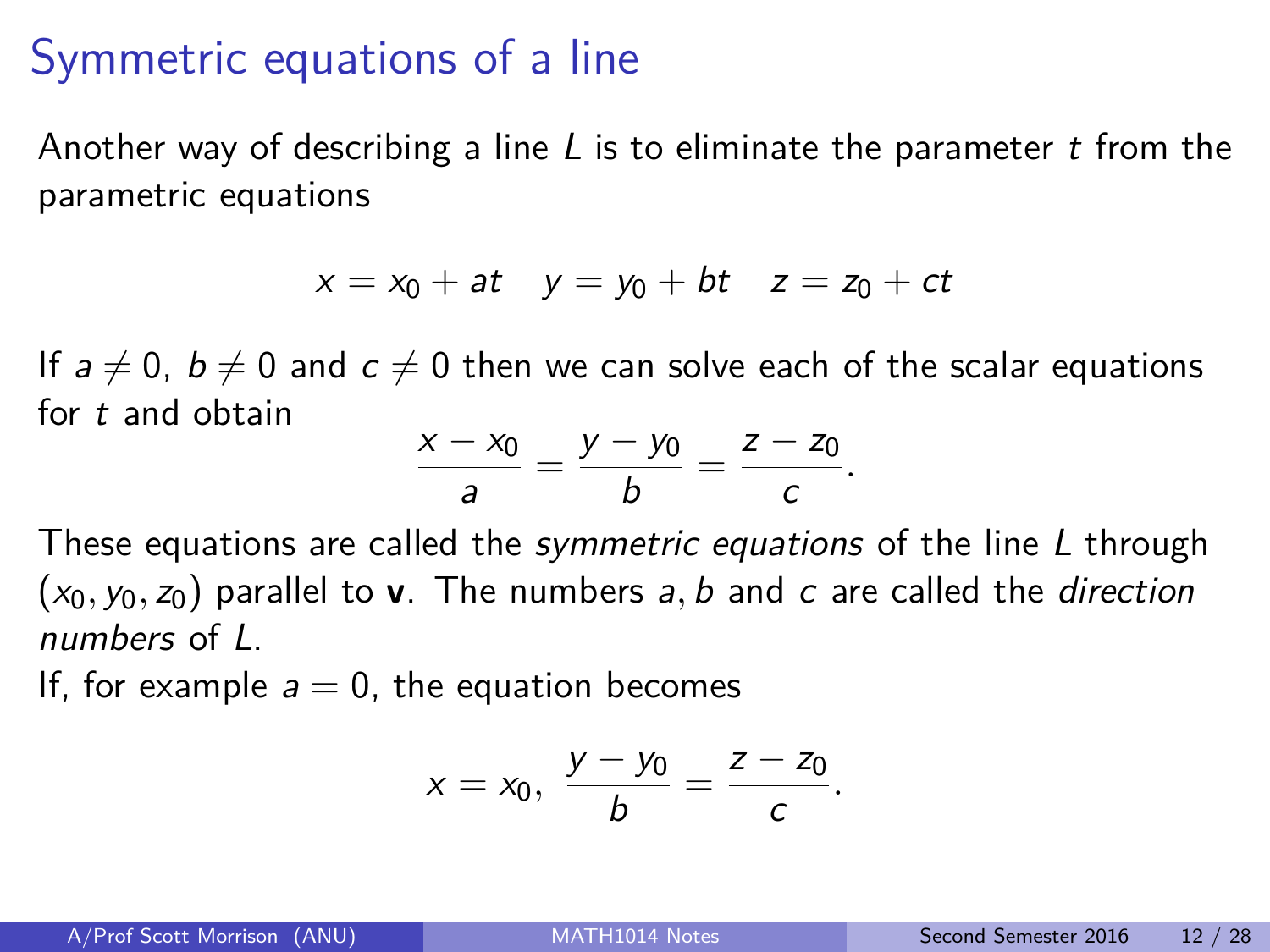Find parametric and symmetric equations for the line through (1*,* 2*,* 3) and parallel to  $2\mathbf{i} + 3\mathbf{j} - 4\mathbf{k}$ .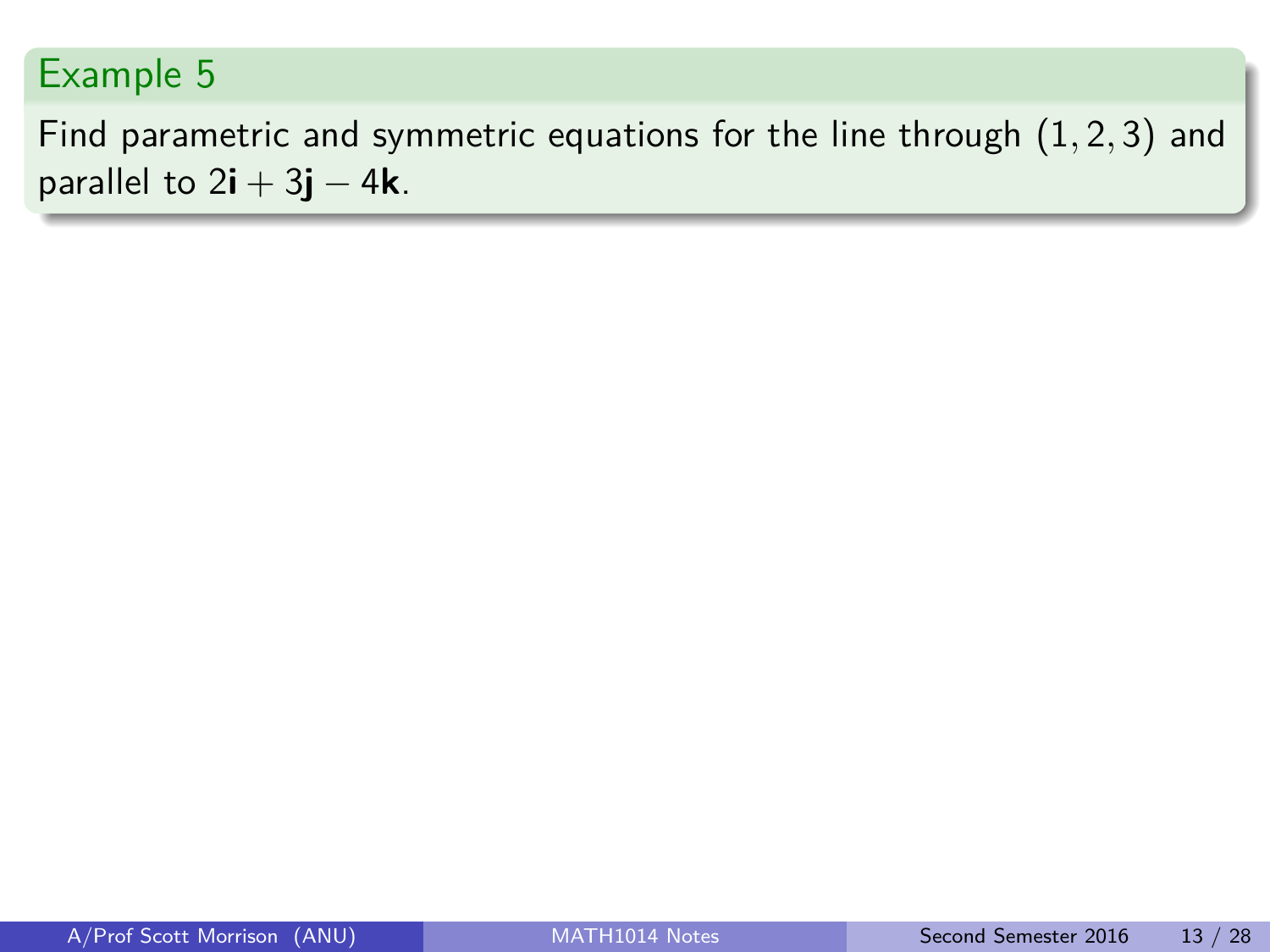Find parametric and symmetric equations for the line through (1*,* 2*,* 3) and parallel to  $2\mathbf{i} + 3\mathbf{j} - 4\mathbf{k}$ .

The line has the vector parametric form

$$
\mathbf{r} = \mathbf{i} + 2\mathbf{j} + 3\mathbf{k} + t(2\mathbf{i} + 3\mathbf{j} - 4\mathbf{k}),
$$

or scalar parametric equations

$$
\begin{cases}\nx = 1 + 2t \\
y = 2 + 3t \\
z = 3 - 4t\n\end{cases} \quad (-\infty < t < \infty).
$$

Its symmetric equations are

$$
\frac{x-1}{2} = \frac{y-2}{3} = \frac{z-3}{-4}.
$$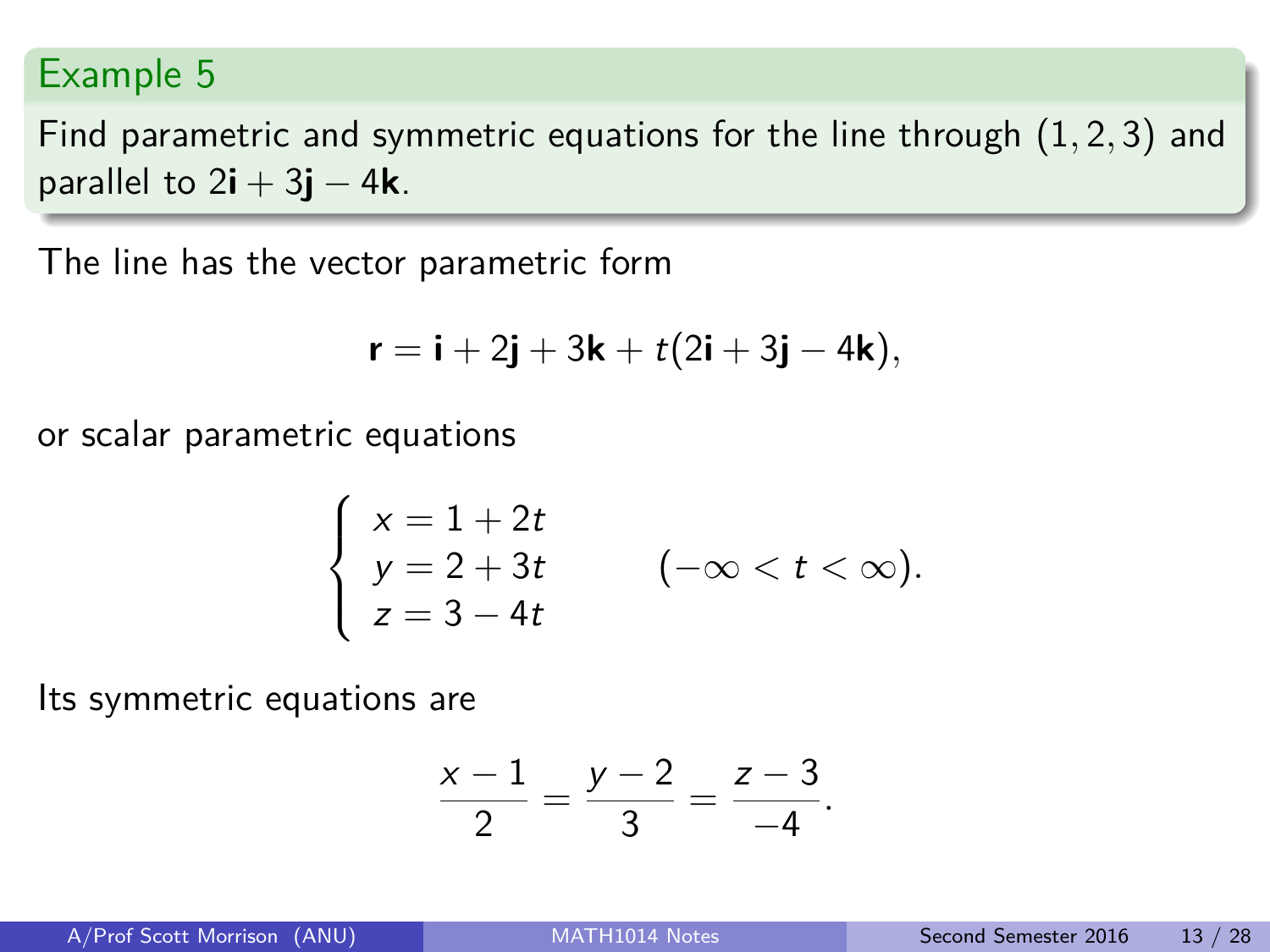Determine whether the two lines given by the parametric equations below intersect

$$
L_1: x = 1 + 2t, y = 3t, z = 2 - t
$$

$$
L_2: x = -1 + s, y = 4 + s, z = 1 + 3s
$$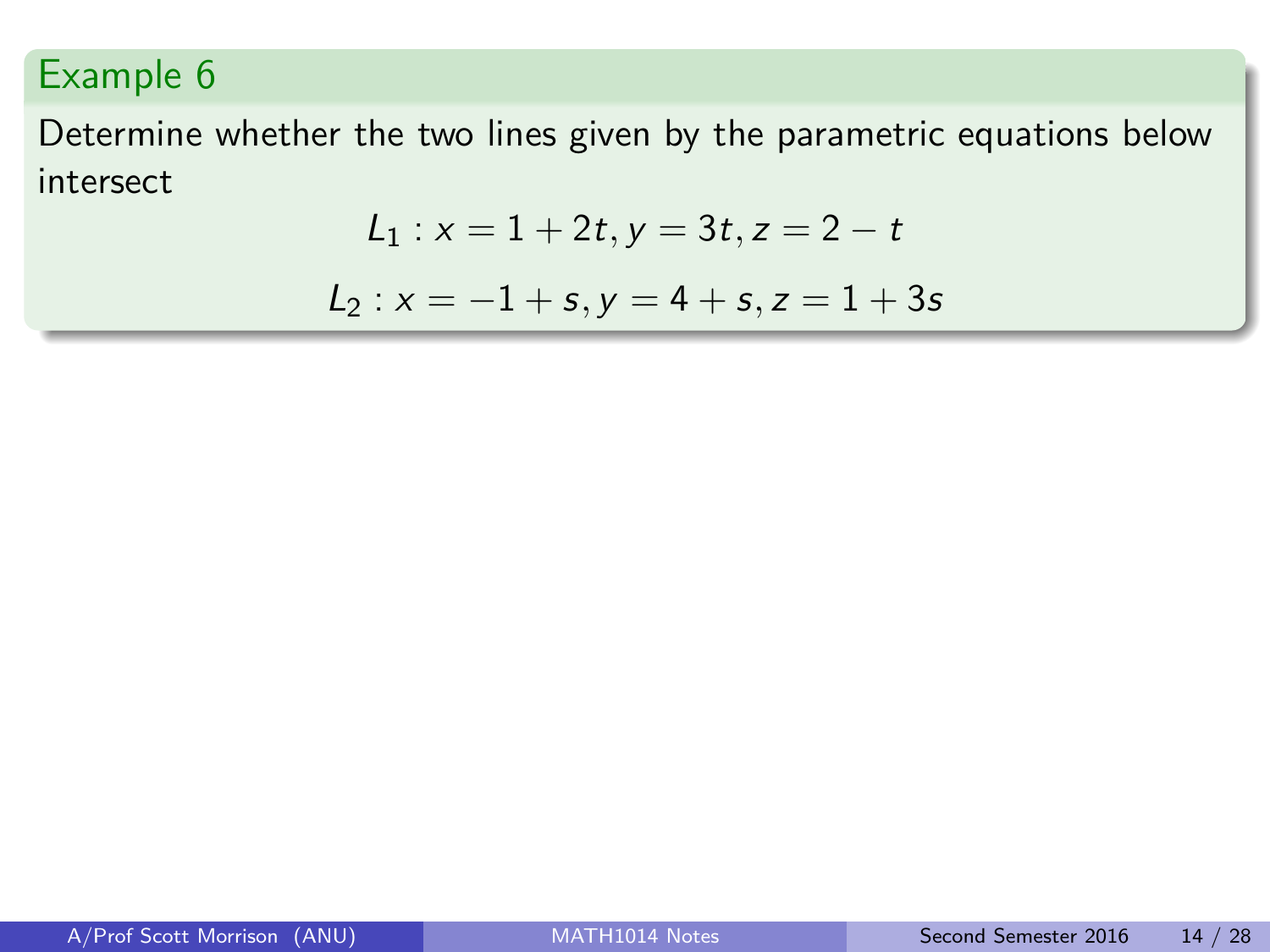Determine whether the two lines given by the parametric equations below intersect

$$
L_1: x = 1 + 2t, y = 3t, z = 2 - t
$$

$$
L_2: x = -1 + s, y = 4 + s, z = 1 + 3s
$$

If  $L_1$  and  $L_2$  intersect, there will be values of s and t satisfying

$$
1+2t = -1+s
$$
  

$$
3t = 4+s
$$
  

$$
2-t = 1+3s
$$

Solving the first two equations gives  $s = 14$ ,  $t = 6$ , but these values don't satisfy the third equation. We conclude that the lines  $L_1$  and  $L_2$  don't intersect.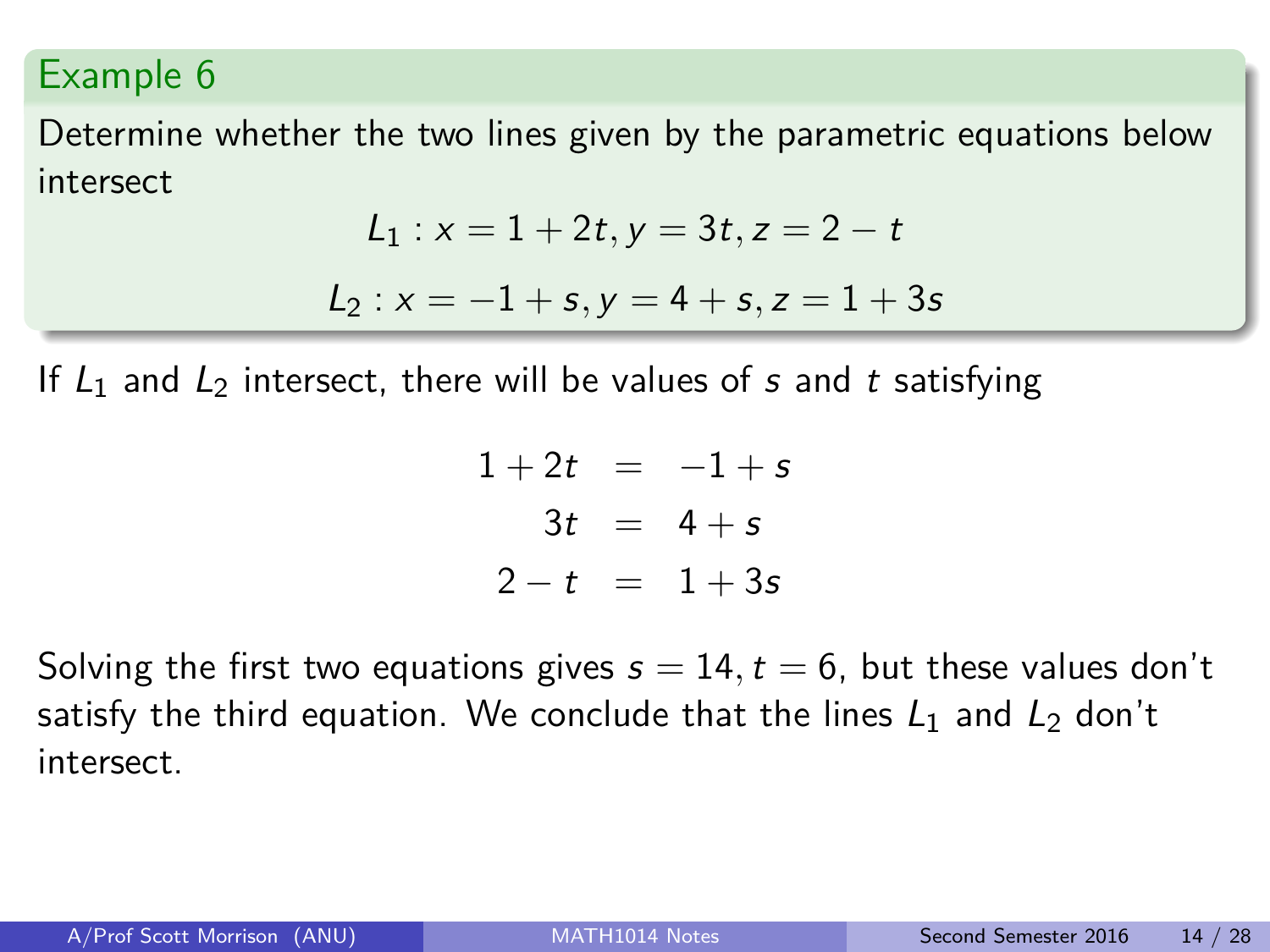Determine whether the two lines given by the parametric equations below intersect

$$
L_1: x = 1 + 2t, y = 3t, z = 2 - t
$$

$$
L_2: x = -1 + s, y = 4 + s, z = 1 + 3s
$$

If  $L_1$  and  $L_2$  intersect, there will be values of s and t satisfying

$$
1+2t = -1+s
$$
  

$$
3t = 4+s
$$
  

$$
2-t = 1+3s
$$

Solving the first two equations gives  $s = 14$ ,  $t = 6$ , but these values don't satisfy the third equation. We conclude that the lines  $L_1$  and  $L_2$  don't intersect.

In fact, their direction vectors are not proportional, so the lines aren't parallel, either. They are skew lines.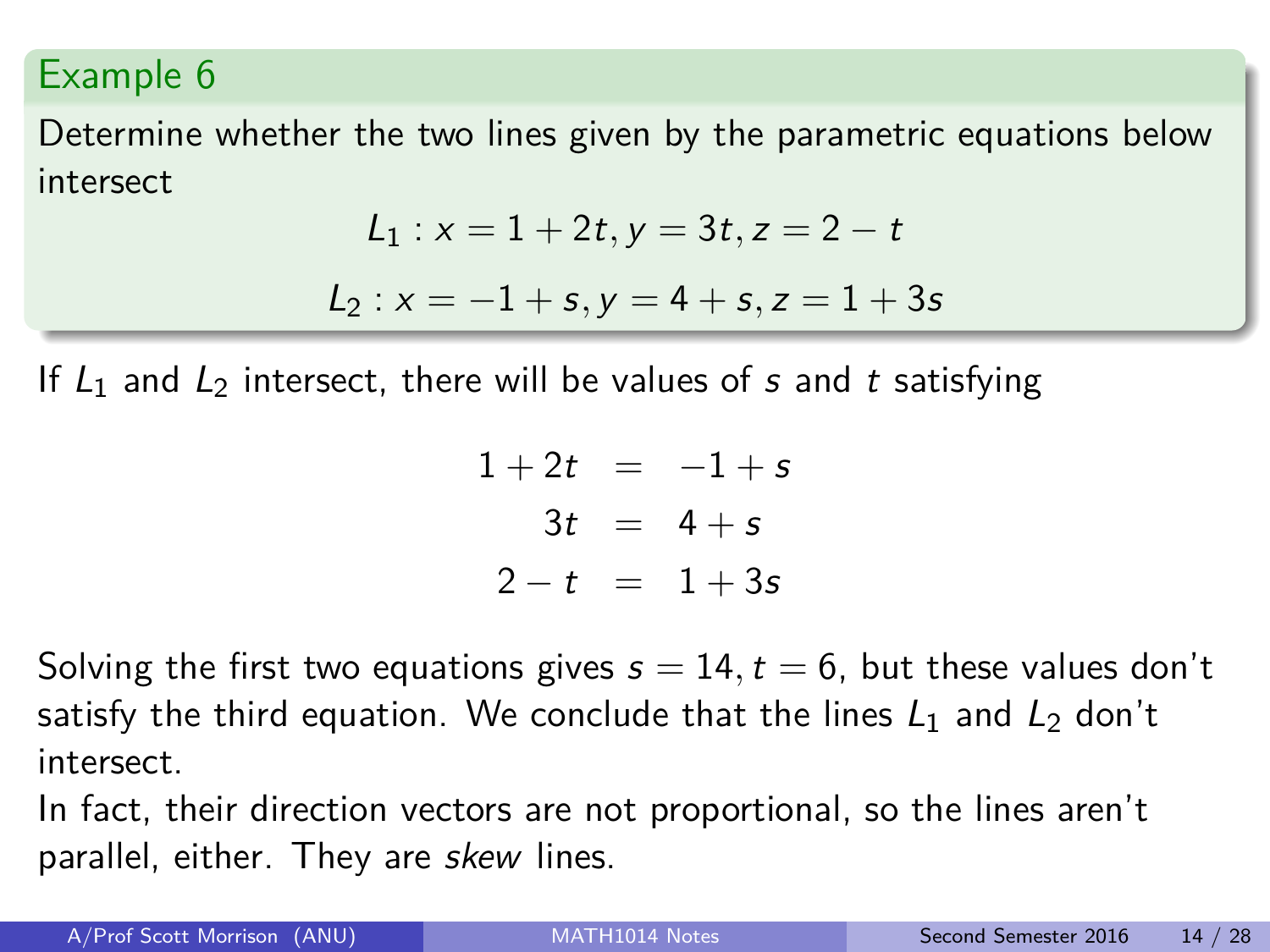# Planes in  $\mathbb{R}^3$

We described a line as the set of position vectors expressible as  $\mathbf{r}_0 + \mathbf{v}$ , where  $r_0$  was a position vector of a point in L and **v** was any vector parallel to L.

We can describe a plane the same way: the set of position vectors expressible as the sum of a position vector to a point in  $P$  and an arbitrary vector parallel to P.

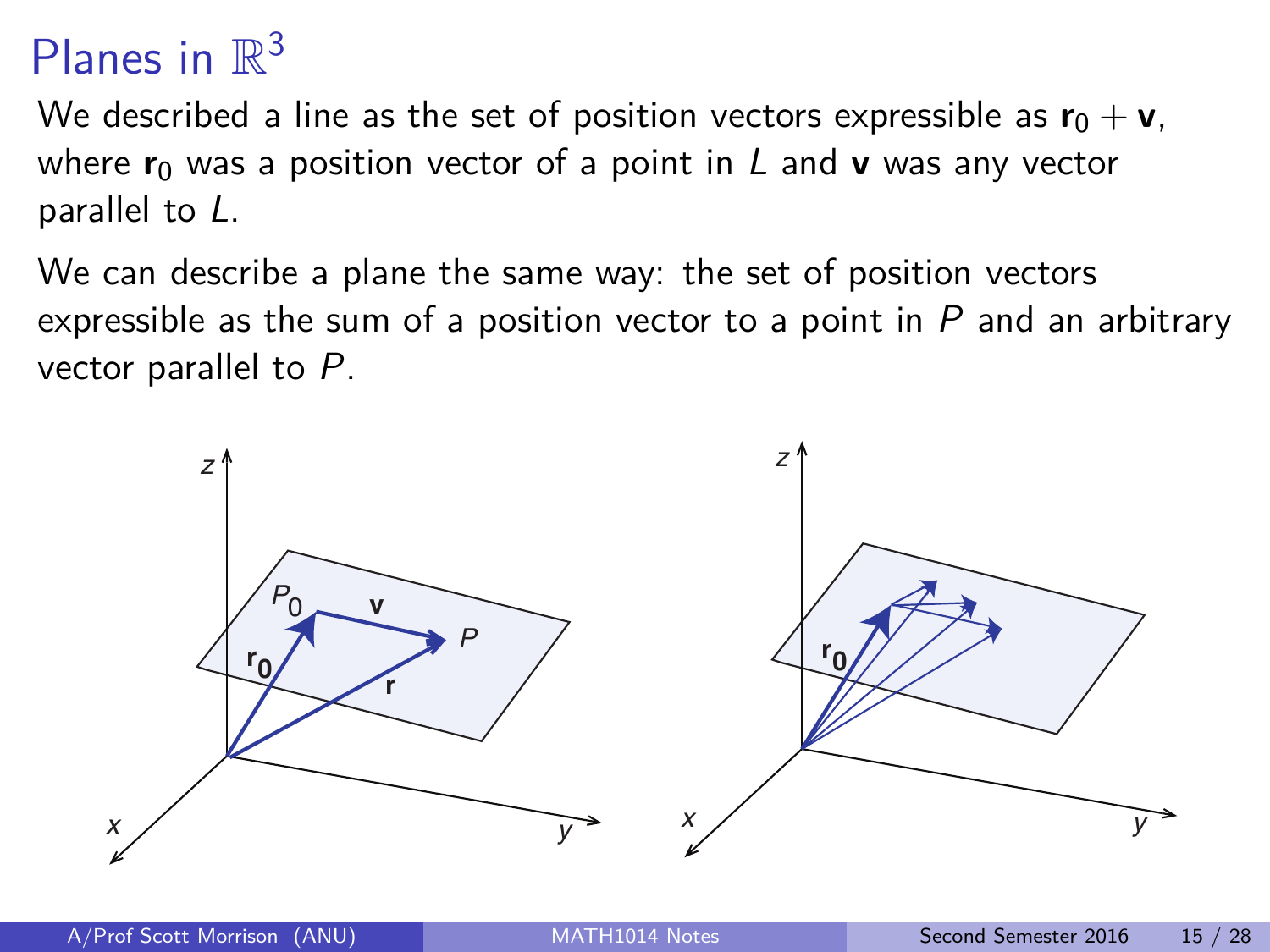Choose a vector **n** which is orthogonal to the plane and choose an arbitrary point  $P_0$  in the plane.

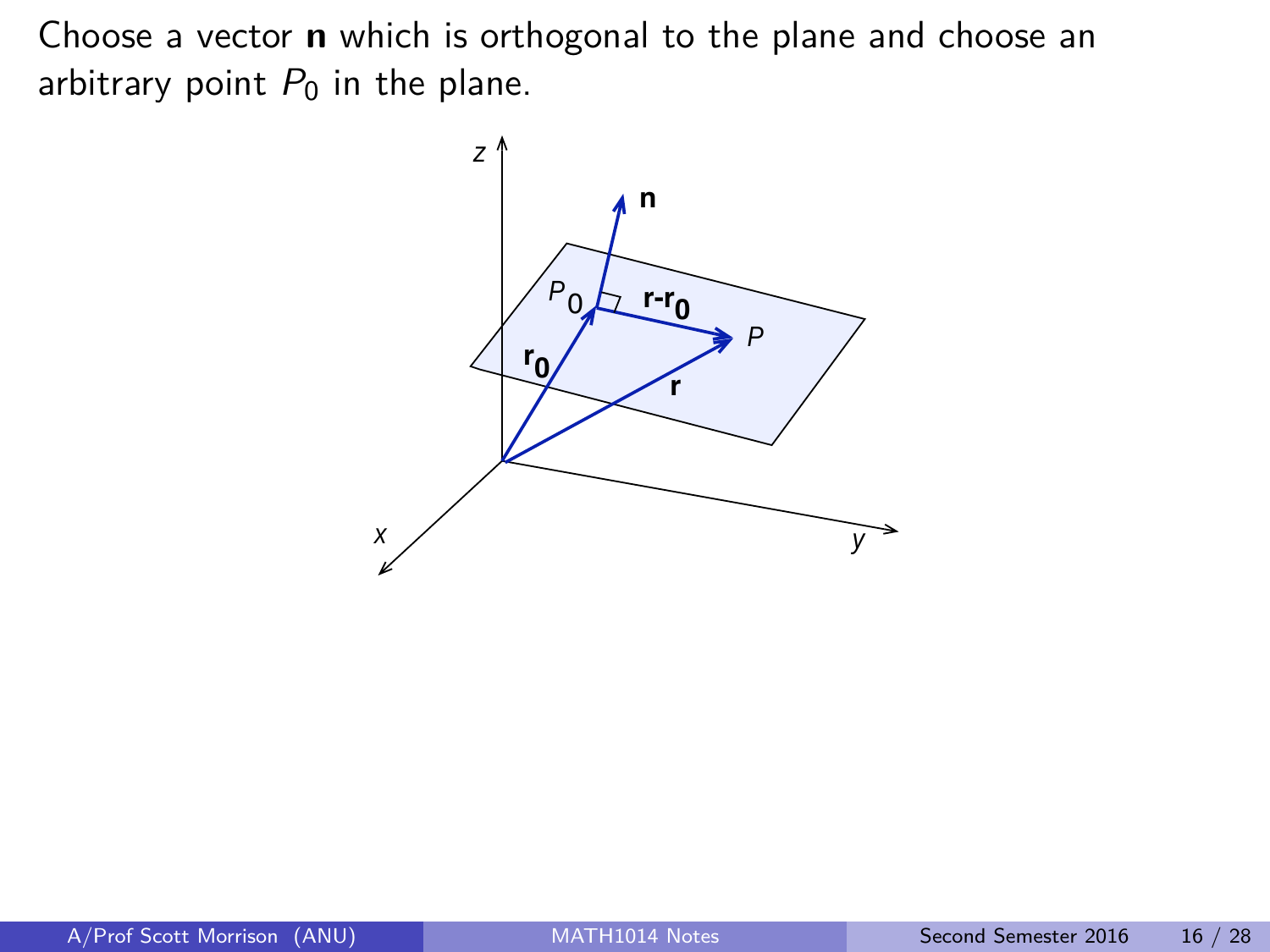Choose a vector **n** which is orthogonal to the plane and choose an arbitrary point  $P_0$  in the plane.



How can we use this data to describe all the other points  $P$  which lie in the plane?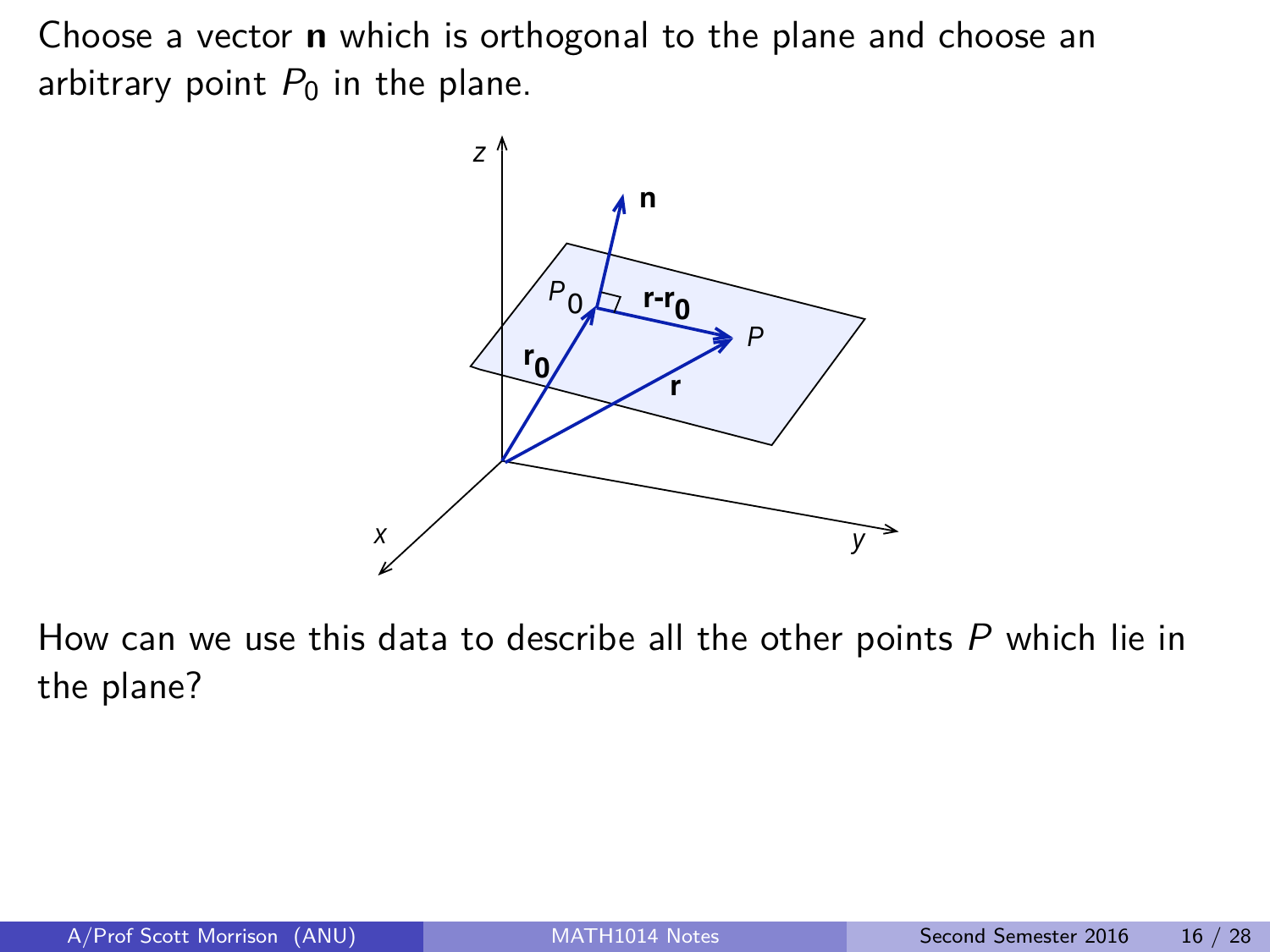Choose a vector **n** which is orthogonal to the plane and choose an arbitrary point  $P_0$  in the plane.



How can we use this data to describe all the other points  $P$  which lie in the plane?

Let  $r_0$  and **r** be the position vectors of  $P_0$  and P respectively.

The normal vector **n** is orthogonal to every vector in the plane. In particular **n** is orthogonal to  $\mathbf{r} - \mathbf{r}_0$  and so we have

$$
\mathbf{n}\cdot(\mathbf{r}-\mathbf{r}_0)=0.
$$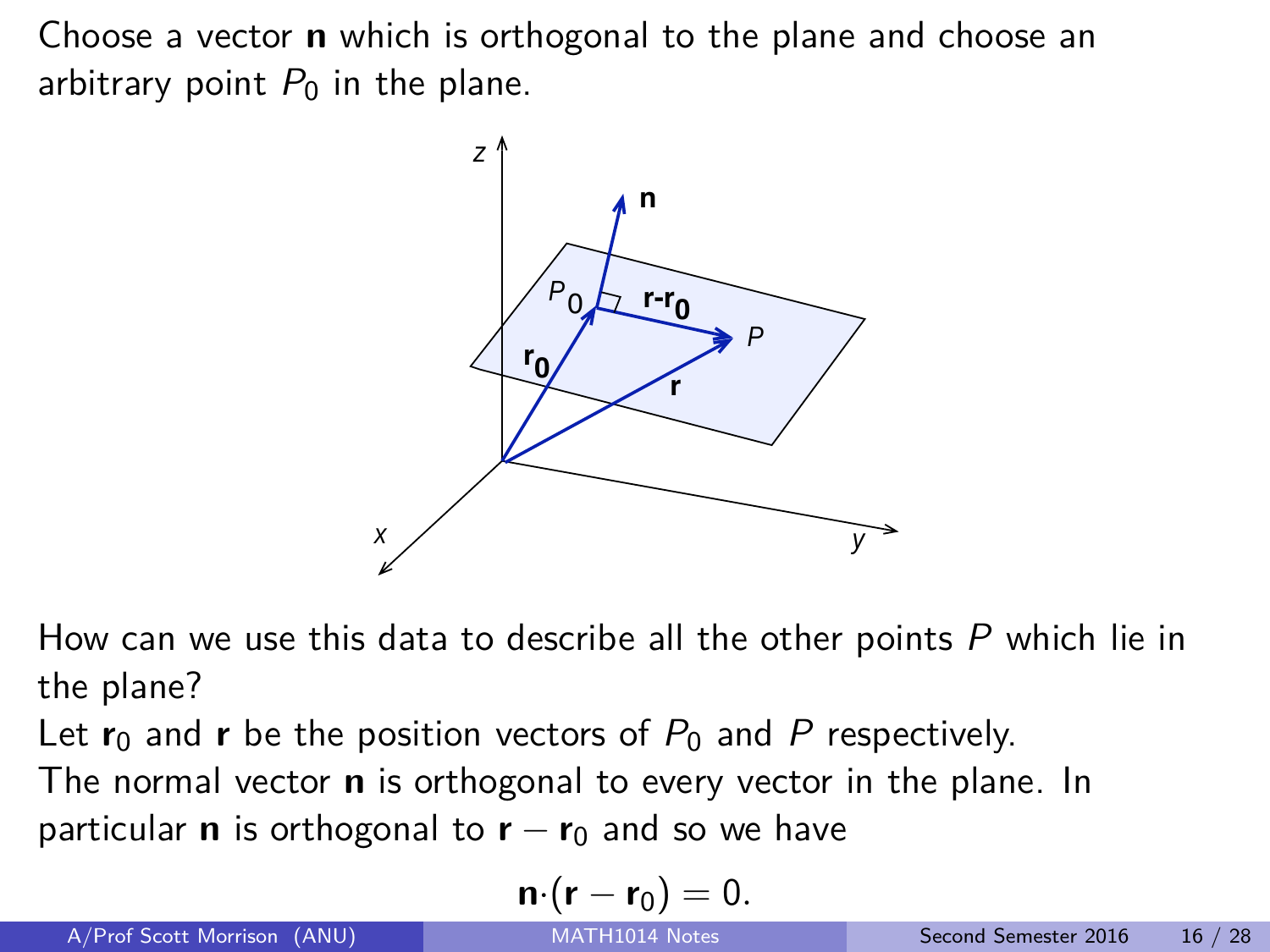This equation

<span id="page-25-0"></span>
$$
\mathbf{n} \cdot (\mathbf{r} - \mathbf{r}_0) = 0. \tag{2}
$$

can be rewritten as

<span id="page-25-1"></span>
$$
\mathbf{n} \cdot \mathbf{r} = \mathbf{n} \cdot \mathbf{r}_0. \tag{3}
$$

Either of the equations [\(2\)](#page-25-0) or [\(3\)](#page-25-1) is called a vector equation of the plane.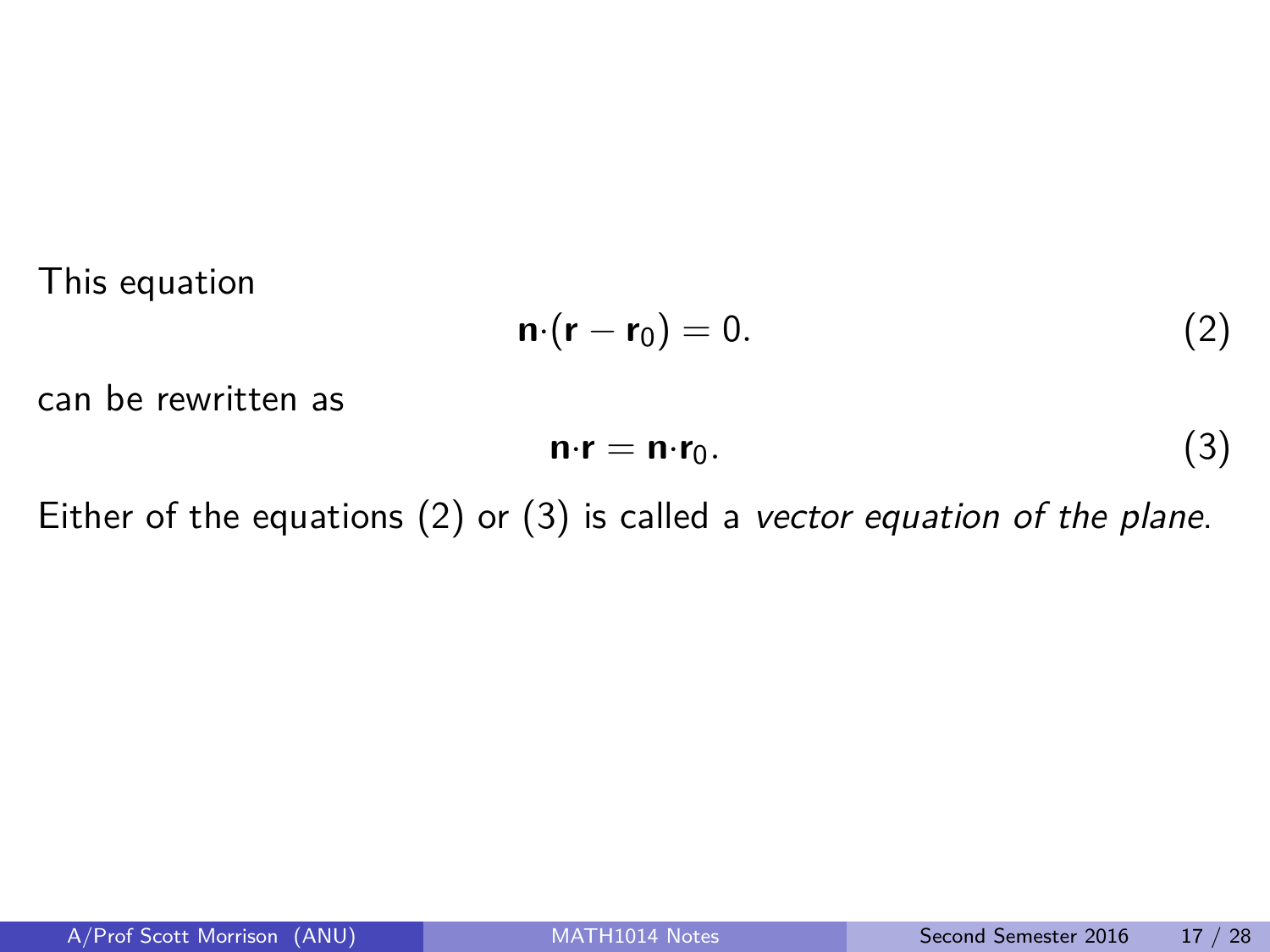Find a vector equation for the plane passing through  $P_0 = (0, -2, 3)$  and normal to the vector  $\mathbf{n} = 4\mathbf{i} + 2\mathbf{j} - 3\mathbf{k}$ .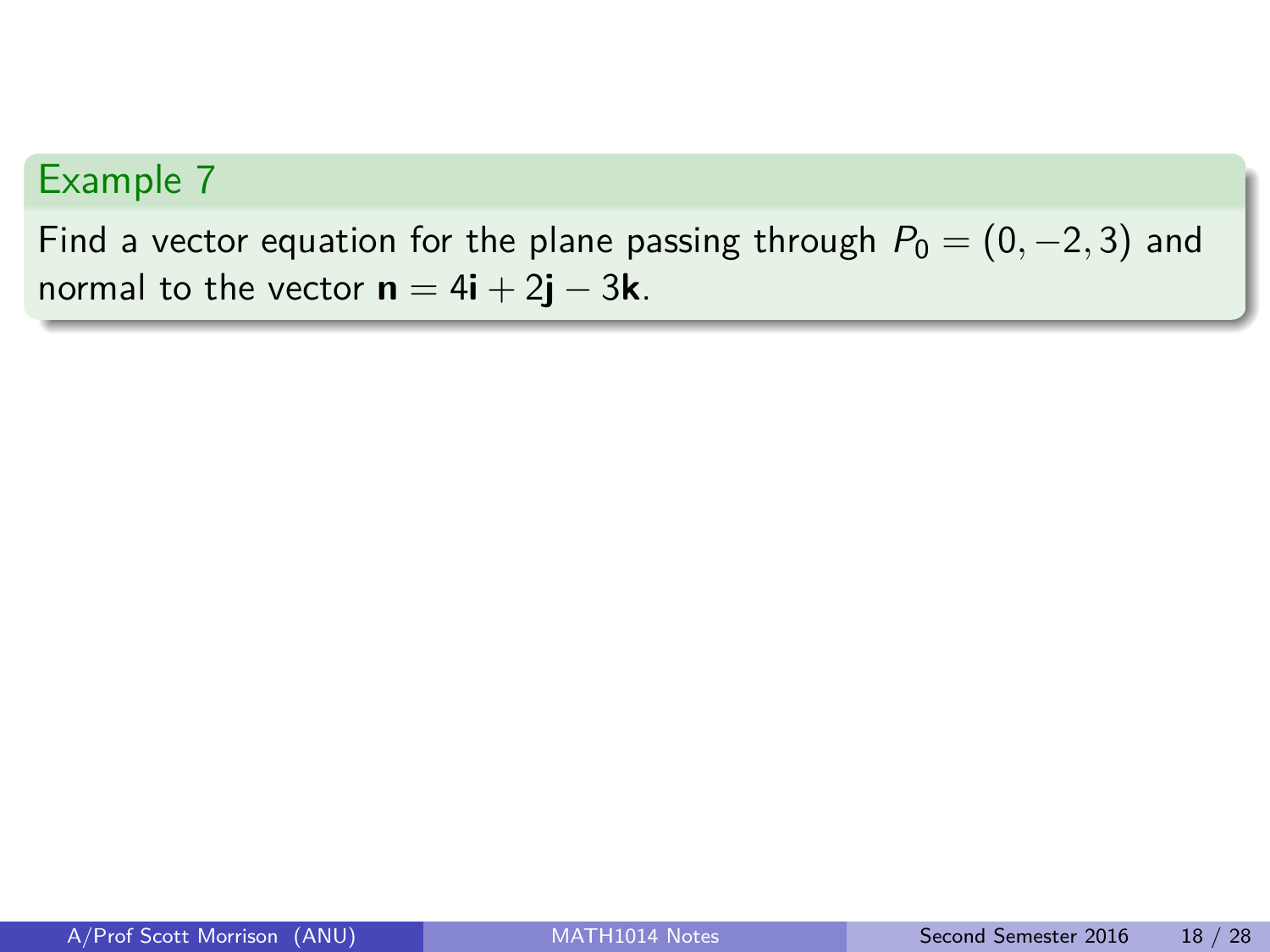Find a vector equation for the plane passing through  $P_0 = (0, -2, 3)$  and normal to the vector  $\mathbf{n} = 4\mathbf{i} + 2\mathbf{j} - 3\mathbf{k}$ .

We have  $\mathbf{r}_0 = \langle 0, -2, 3 \rangle$  and  $\mathbf{n} = \langle 4, 2, -3 \rangle$ . Thus the vector form is

$$
\mathbf{n} \cdot (\mathbf{r} - \mathbf{r}_0) = 0,
$$

or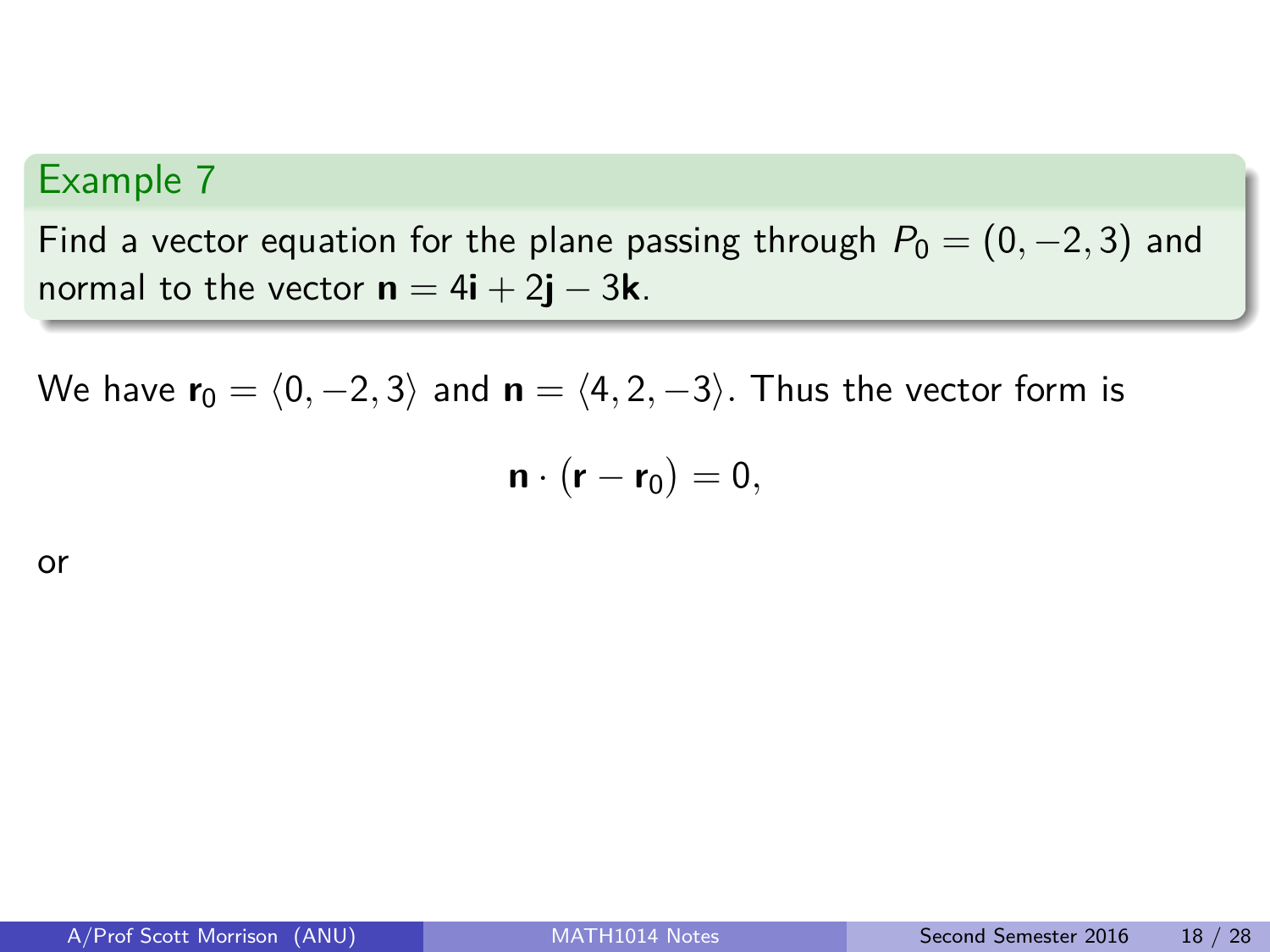Find a vector equation for the plane passing through  $P_0 = (0, -2, 3)$  and normal to the vector  $\mathbf{n} = 4\mathbf{i} + 2\mathbf{j} - 3\mathbf{k}$ .

We have  $\mathbf{r}_0 = \langle 0, -2, 3 \rangle$  and  $\mathbf{n} = \langle 4, 2, -3 \rangle$ . Thus the vector form is

$$
\mathbf{n} \cdot (\mathbf{r} - \mathbf{r}_0) = 0,
$$

or

$$
(4i + 2j - 3k) \cdot [(x - 0)i + (y + 2)j + (z - 3)k] = 0.
$$

Expanding this gives us a *scalar equation* for the plane...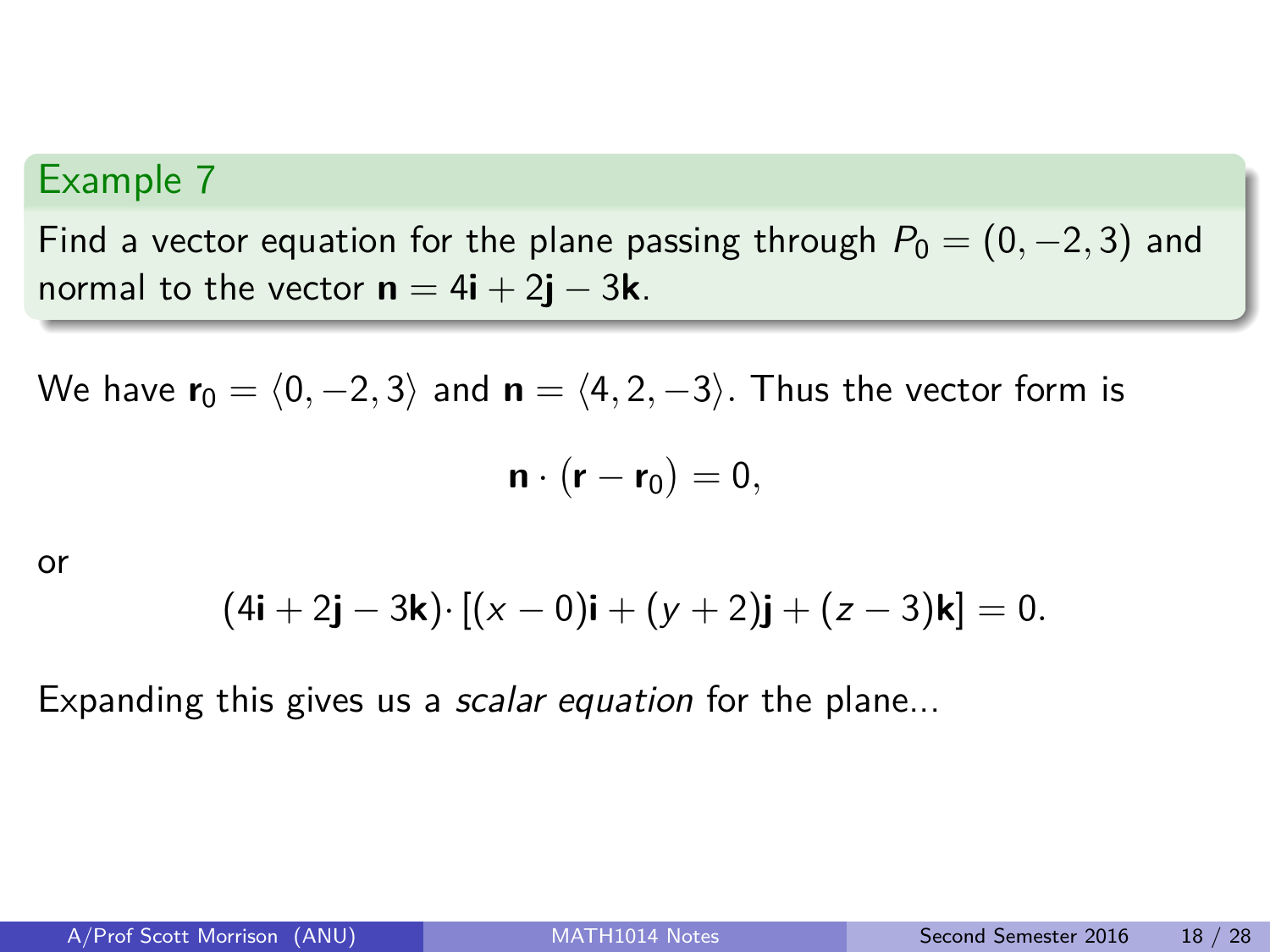Given  $\mathbf{n} = \langle A, B, C \rangle$ ,  $\mathbf{r} = \langle x, y, z \rangle$  and  $\mathbf{r}_0 = \langle x_0, y_0, z_0 \rangle$ , the vector equation  $\mathbf{n} \cdot (\mathbf{r} - \mathbf{r}_0) = 0$  becomes

<span id="page-29-0"></span>
$$
\langle A, B, C \rangle \cdot \langle x - x_0, y - y_0, z - z_0 \rangle = 0,
$$

or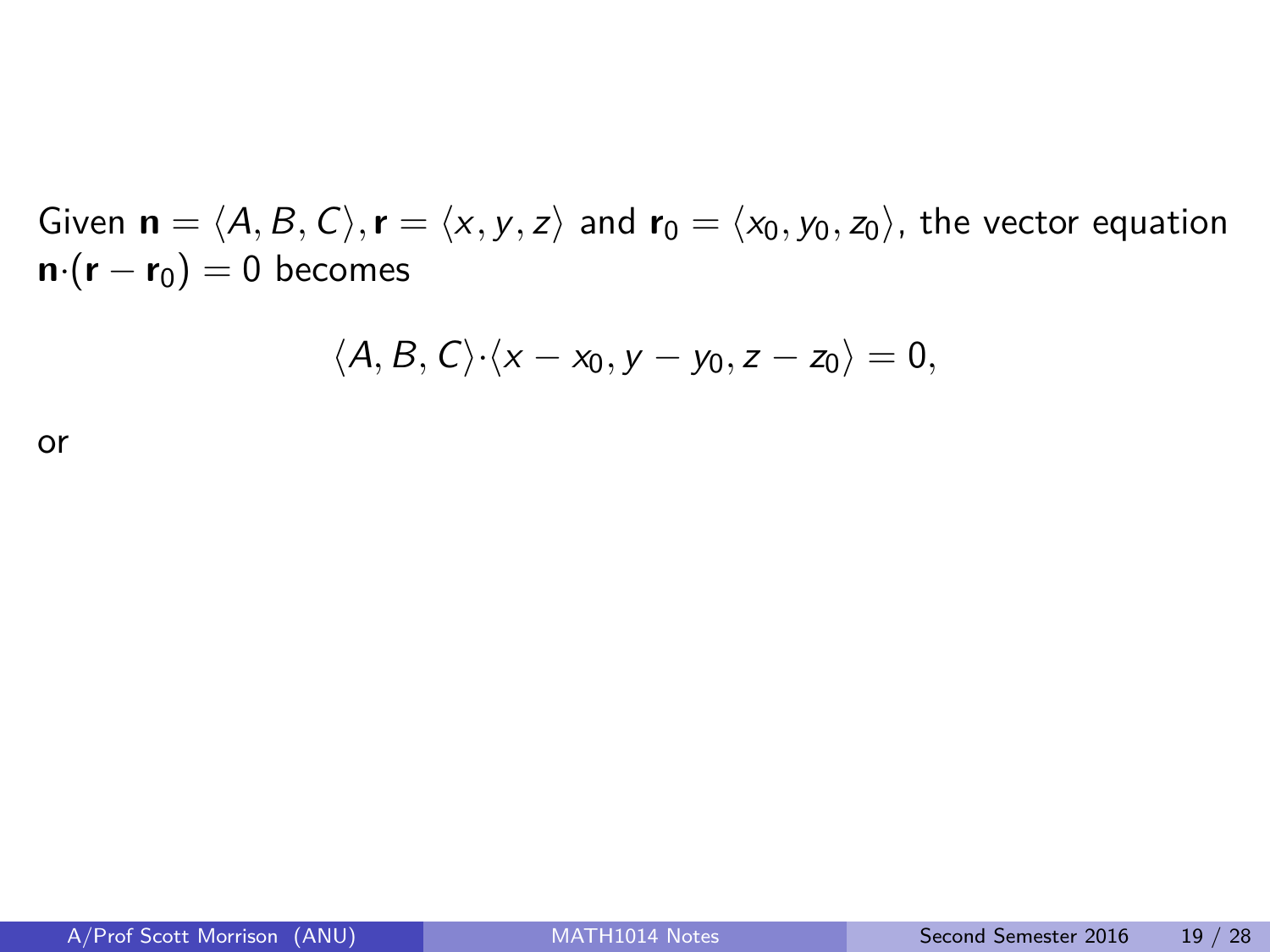Given  $\mathbf{n} = \langle A, B, C \rangle$ ,  $\mathbf{r} = \langle x, y, z \rangle$  and  $\mathbf{r}_0 = \langle x_0, y_0, z_0 \rangle$ , the vector equation  $\mathbf{n} \cdot (\mathbf{r} - \mathbf{r}_0) = 0$  becomes

$$
\langle A, B, C \rangle \cdot \langle x - x_0, y - y_0, z - z_0 \rangle = 0,
$$

or

$$
A(x-x_0)+B(y-y_0)+C(z-z_0)=0.
$$
 (4)

Equation [\(4\)](#page-29-0) is the *scalar equation of the plane* through  $P_0(x_0, y_0, z_0)$  with normal vector  $\mathbf{n} = \langle A, B, C \rangle$ .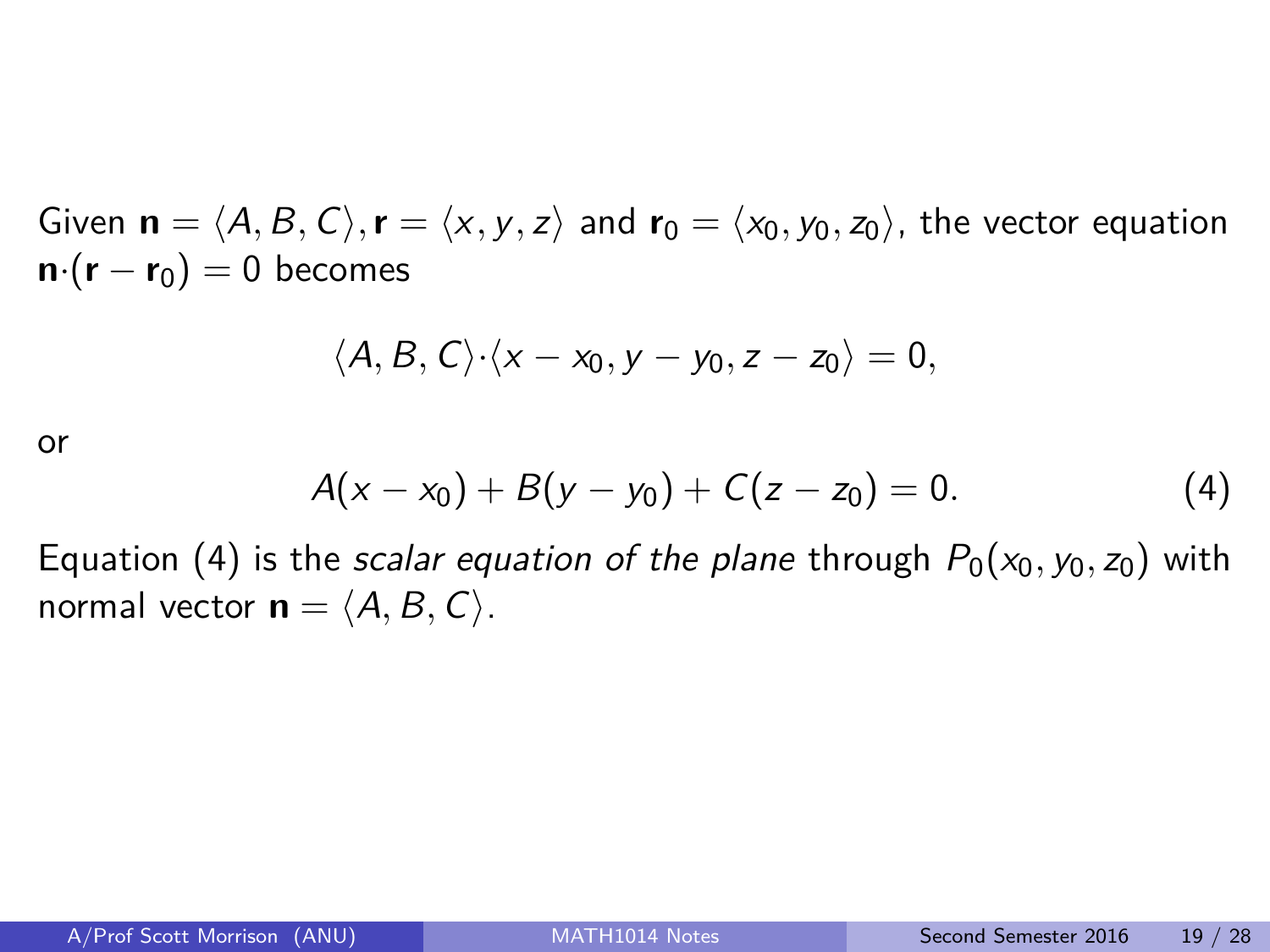The equation

$$
A(x-x_0)+B(y-y_0)+C(z-z_0)=0.
$$

can be written more simply in **standard form**

$$
Ax + By + Cz + D = 0,
$$

where  $D = -(Ax_0 + By_0 + Cz_0)$ .

If  $D = 0$ , the plane passes through the origin.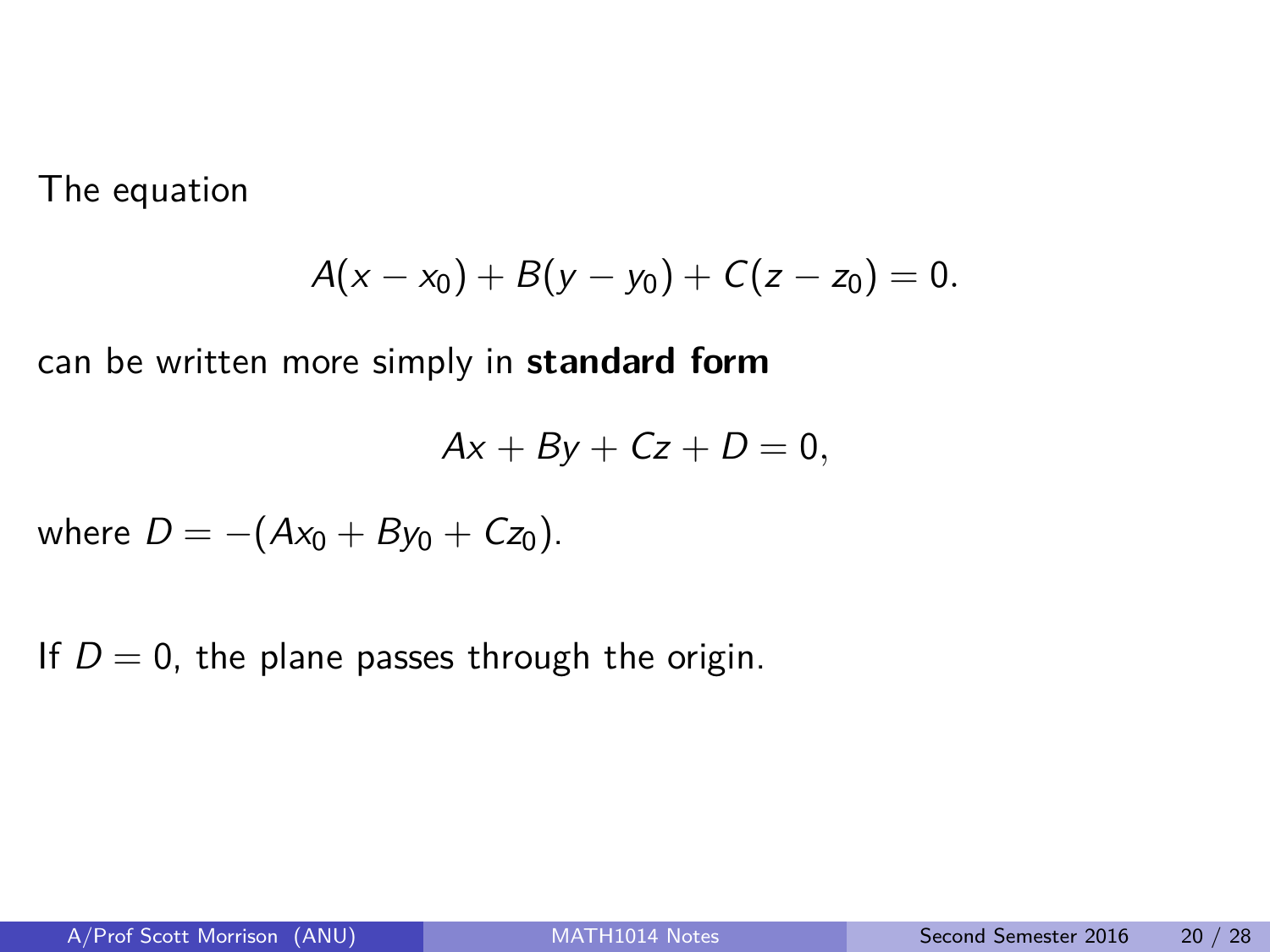Find a scalar equation for the plane passing through  $P_0 = (0, -2, 3)$  and normal to the vector  $\mathbf{n} = 4\mathbf{i} + 2\mathbf{j} - 3\mathbf{k}$ .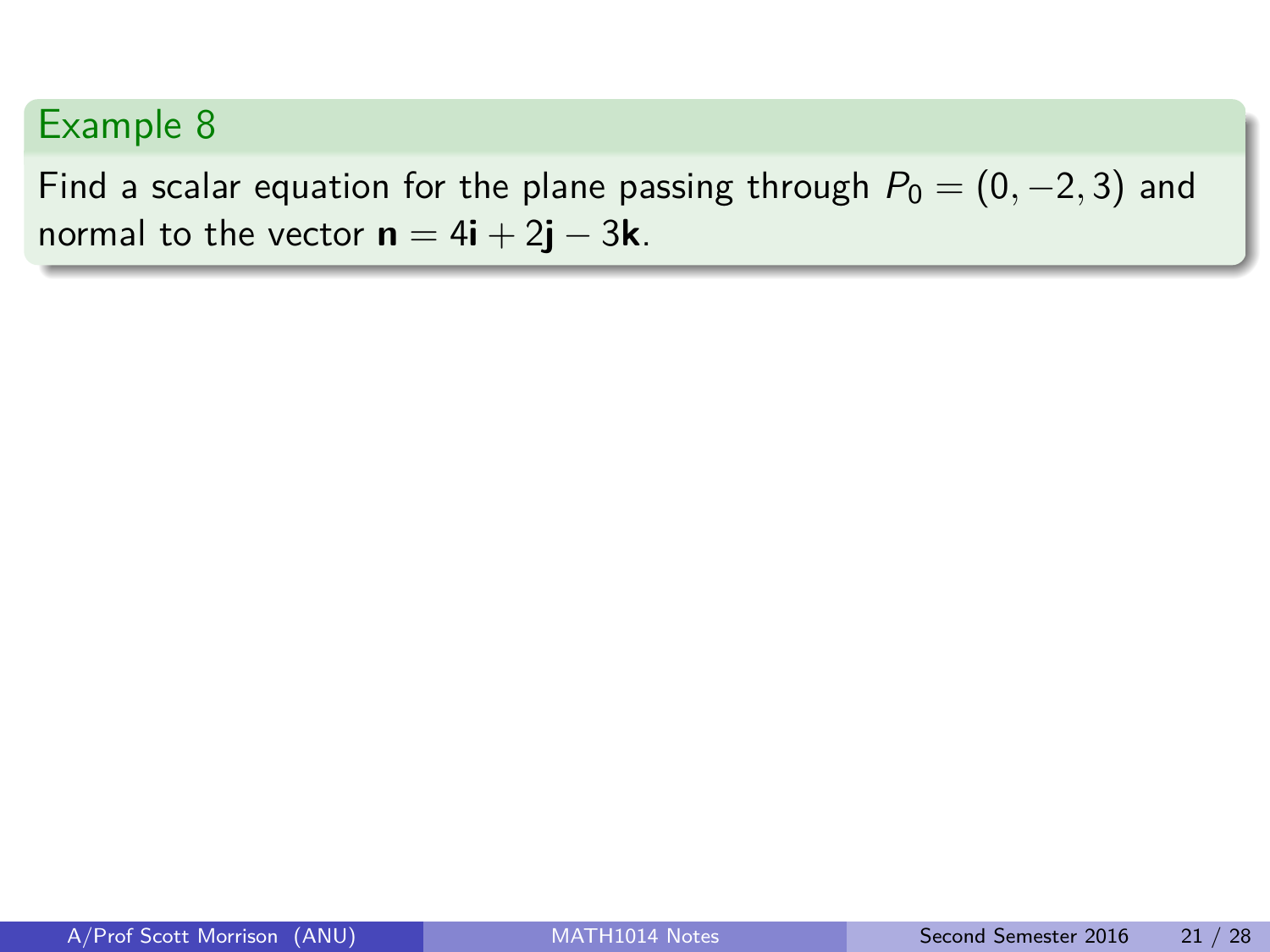Find a scalar equation for the plane passing through  $P_0 = (0, -2, 3)$  and normal to the vector  $\mathbf{n} = 4\mathbf{i} + 2\mathbf{j} - 3\mathbf{k}$ .

The vector form is

$$
(4i + 2j - 3k) \cdot [(x - 0)i + (y + 2)j + (z - 3)k] = 0,
$$

which in scalar form becomes

$$
4(x-0)+2(y+2)-3(z-3)=0
$$

and this is equivalent to

$$
4x + 2y - 3z = -13.
$$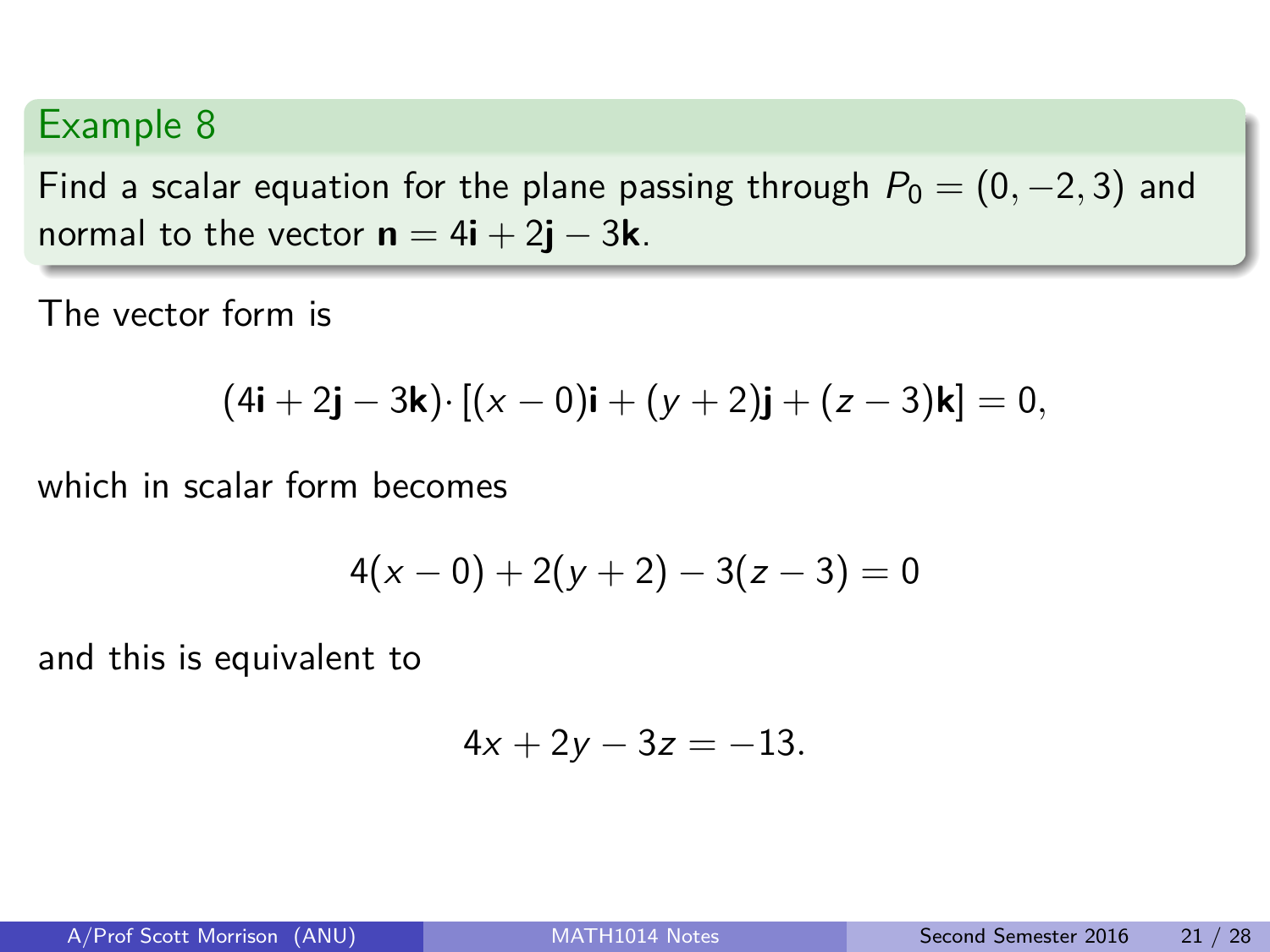Find a scalar equation of the plane containing the points

$$
P = (1, 1, 2),
$$
  $Q = (0, 2, 3),$   $R = (-1, -1, -4).$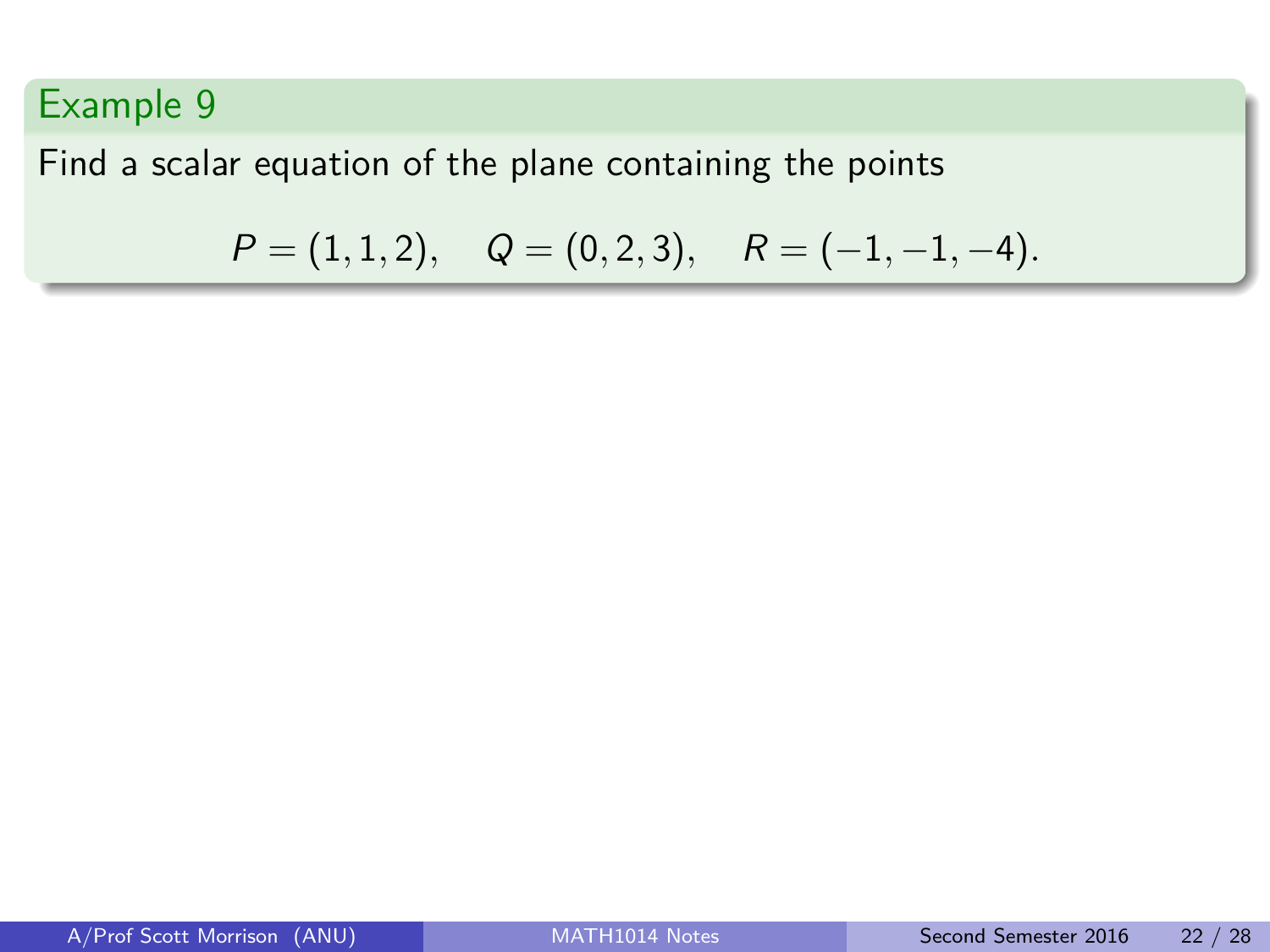Find a scalar equation of the plane containing the points

$$
P = (1, 1, 2),
$$
  $Q = (0, 2, 3),$   $R = (-1, -1, -4).$ 

First, we should find a normal vector **n** to the plane, and there are several ways to do this.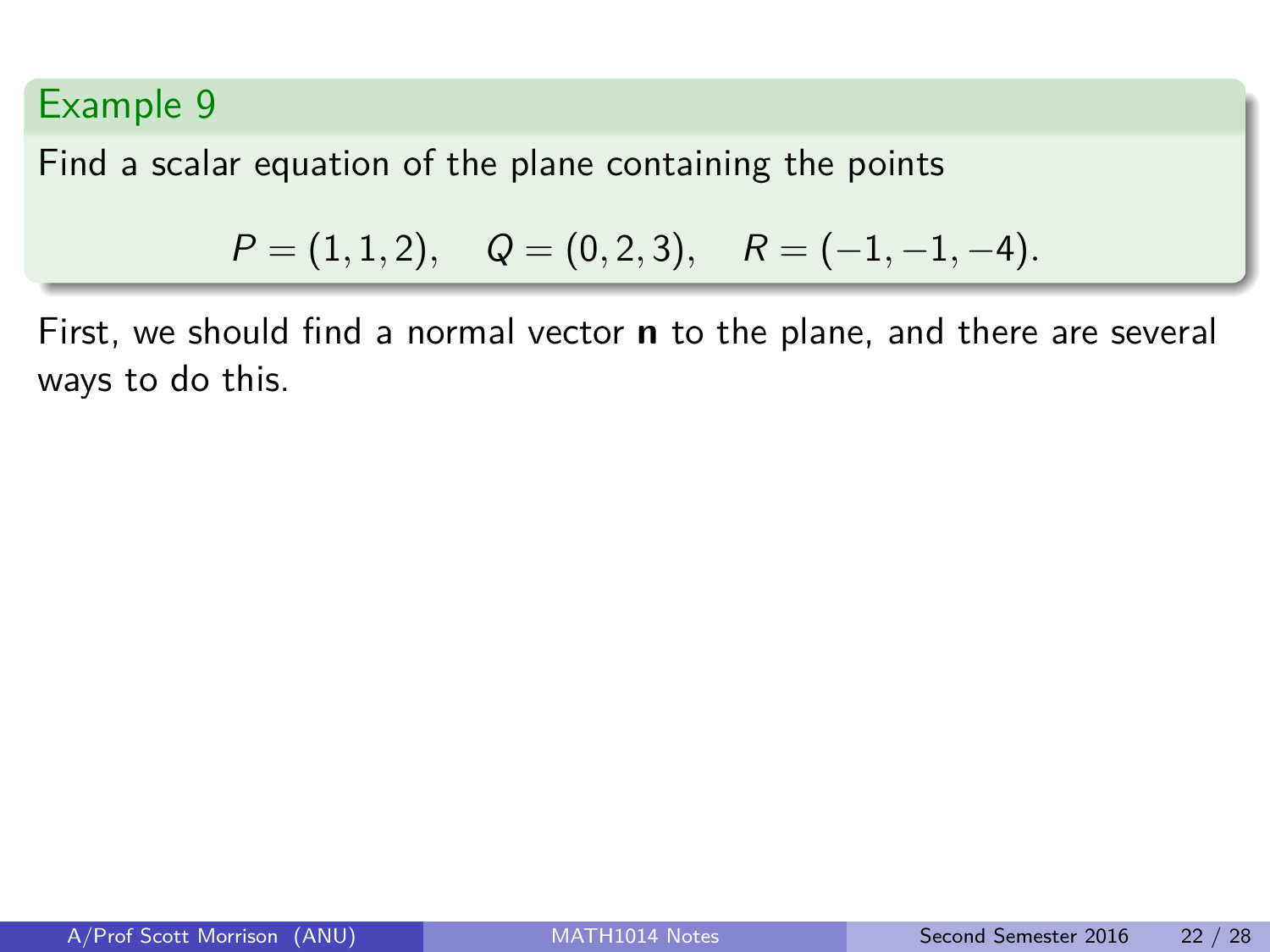Find a scalar equation of the plane containing the points

$$
P = (1, 1, 2), \quad Q = (0, 2, 3), \quad R = (-1, -1, -4).
$$

First, we should find a normal vector **n** to the plane, and there are several ways to do this.

The vector  $\mathbf{n} = n_1 \mathbf{i} + n_2 \mathbf{j} + n_3 \mathbf{k}$  will be perpendicular to  $\overrightarrow{PQ} = -\mathbf{i} + \mathbf{j} + \mathbf{k}$ and  $\overrightarrow{PR} = -2\mathbf{i} - 2\mathbf{j} - 6\mathbf{k}$ . Therefore, we can solve a system of linear equations:

$$
0=\mathbf{n}\cdot(-\mathbf{i}+\mathbf{j}+\mathbf{k})=-n_1+n_2+n_3
$$

$$
0 = \mathbf{n} \cdot (-2\mathbf{i} - 2\mathbf{j} - 6\mathbf{k}) = -2n_1 - 2n_2 - 6n_3.
$$

One solution to this system is  $\mathbf{n} = -\mathbf{i} - 2\mathbf{j} + \mathbf{k}$ , so this is an example of a normal vector to the plane containing the 3 given points.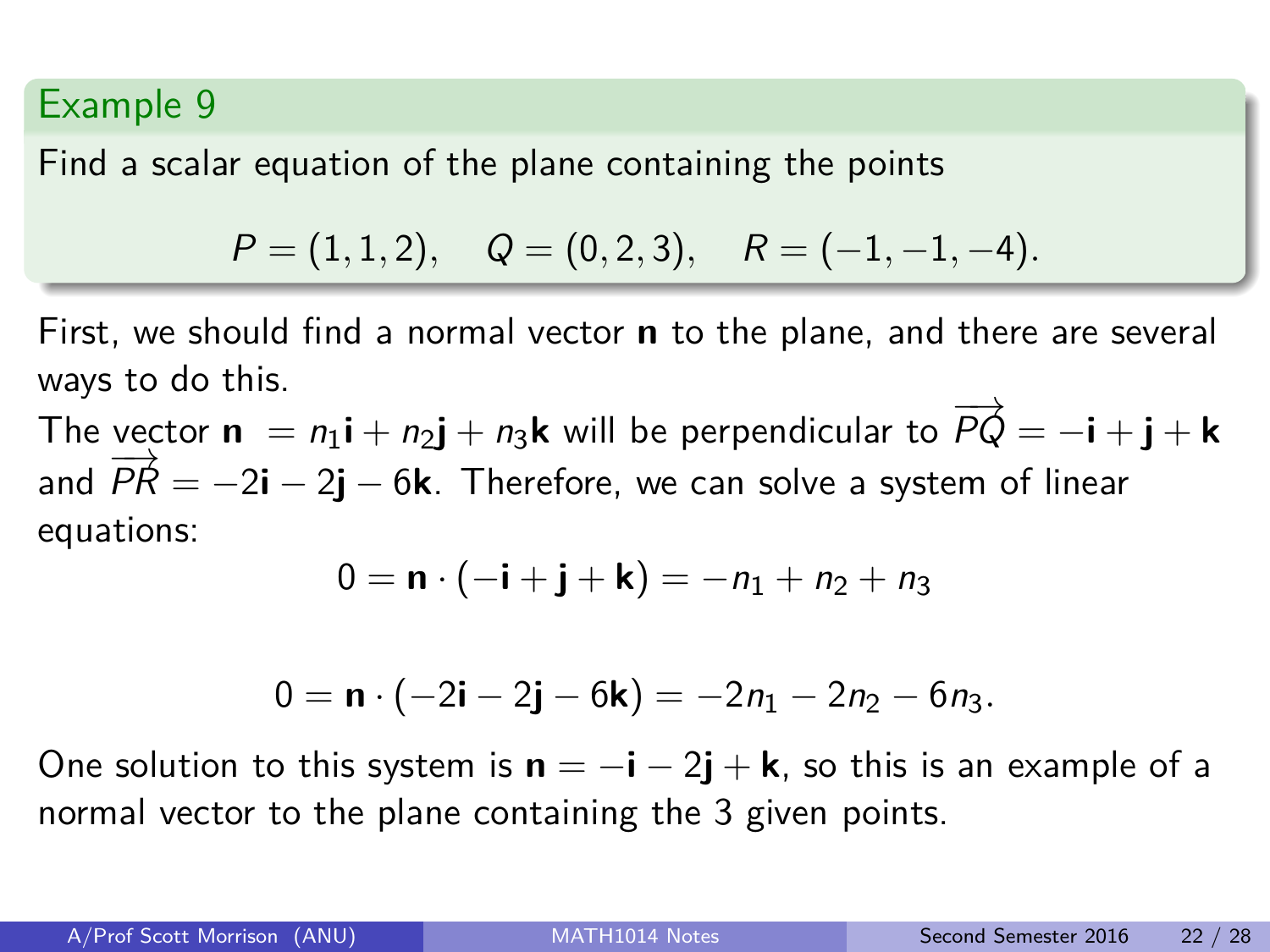We can use this normal vector **n** = −**i** − 2**j** + **k**, together with any one of the given points to write the equation of the plane. Using  $\mathcal{Q} =$  $\sqrt{ }$  $\overline{\phantom{a}}$ 0 2 3 1  $\vert$  , the equation is

$$
-(x-0)-2(y-2)+1(z-3)=0,
$$

which simplifies to

$$
x+2y-z=1.
$$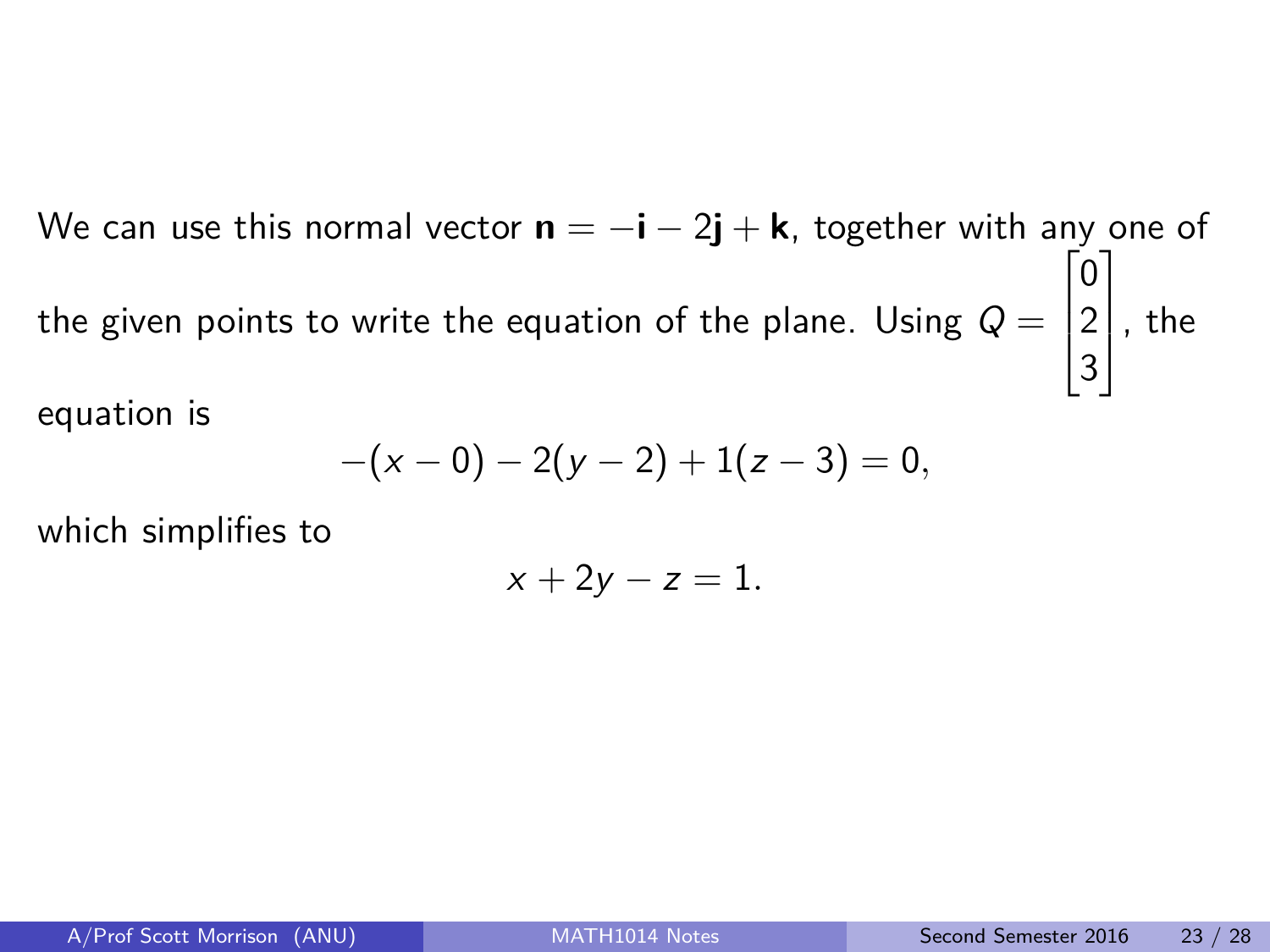The first step in this example was finding the normal vector **n**, but in fact, there's another way to do this.

Recall that in  $\mathbb{R}^3$  only, there is a product of two vectors called a *cross* product. The cross product of **a** and **b** is a vector denoted  $a \times b$  which is orthogonal to both **a** and **b**. If we have two nonzero vectors **a** and **b** parallel to our plane, then  $\mathbf{n} = \mathbf{a} \times \mathbf{b}$  is a normal vector.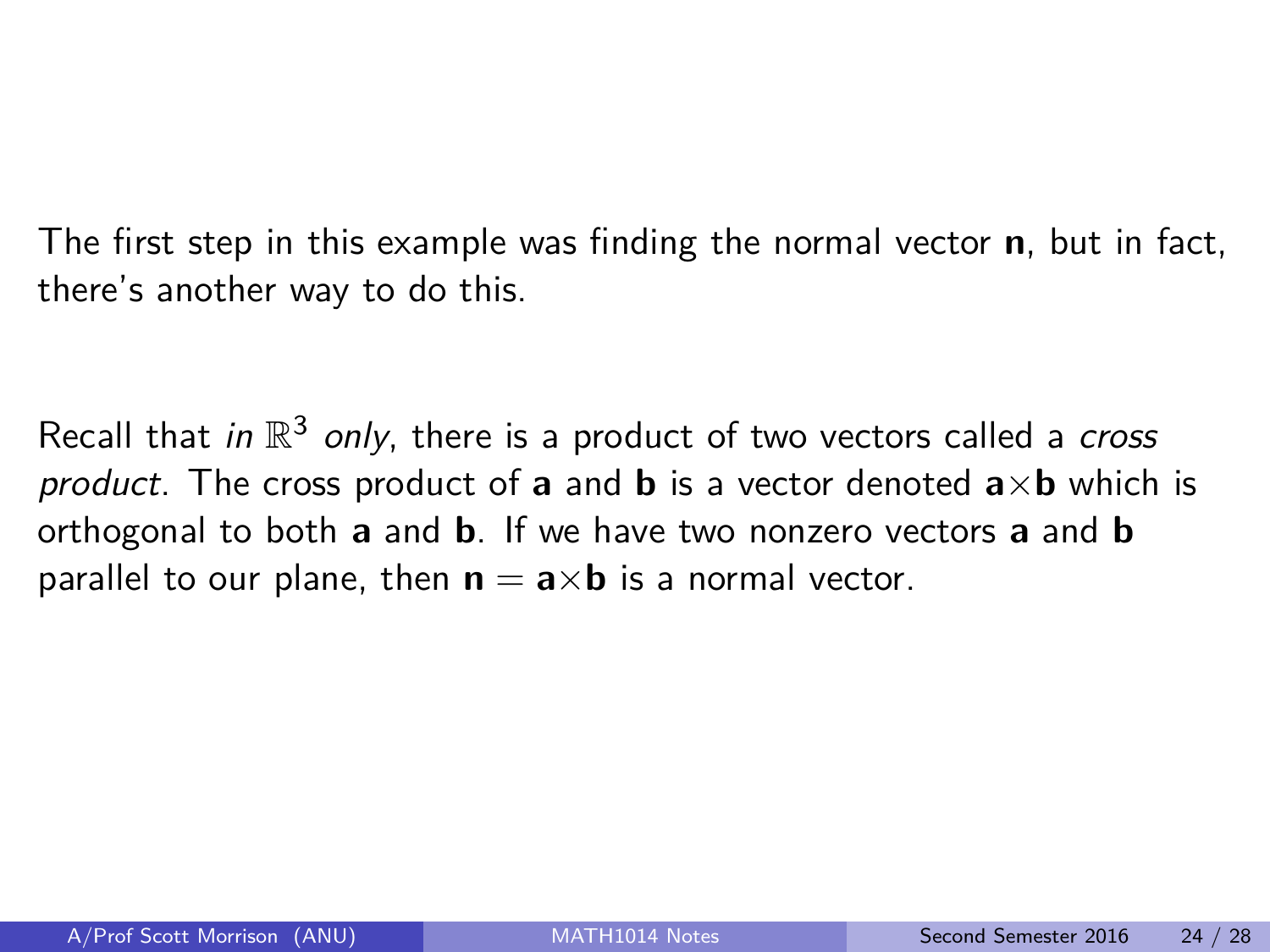Consider the two planes

$$
x - y + z = -1
$$
 and  $2x + y + 3z = 4$ .

Explain why the planes above are not parallel and find a direction vector for the line of intersection.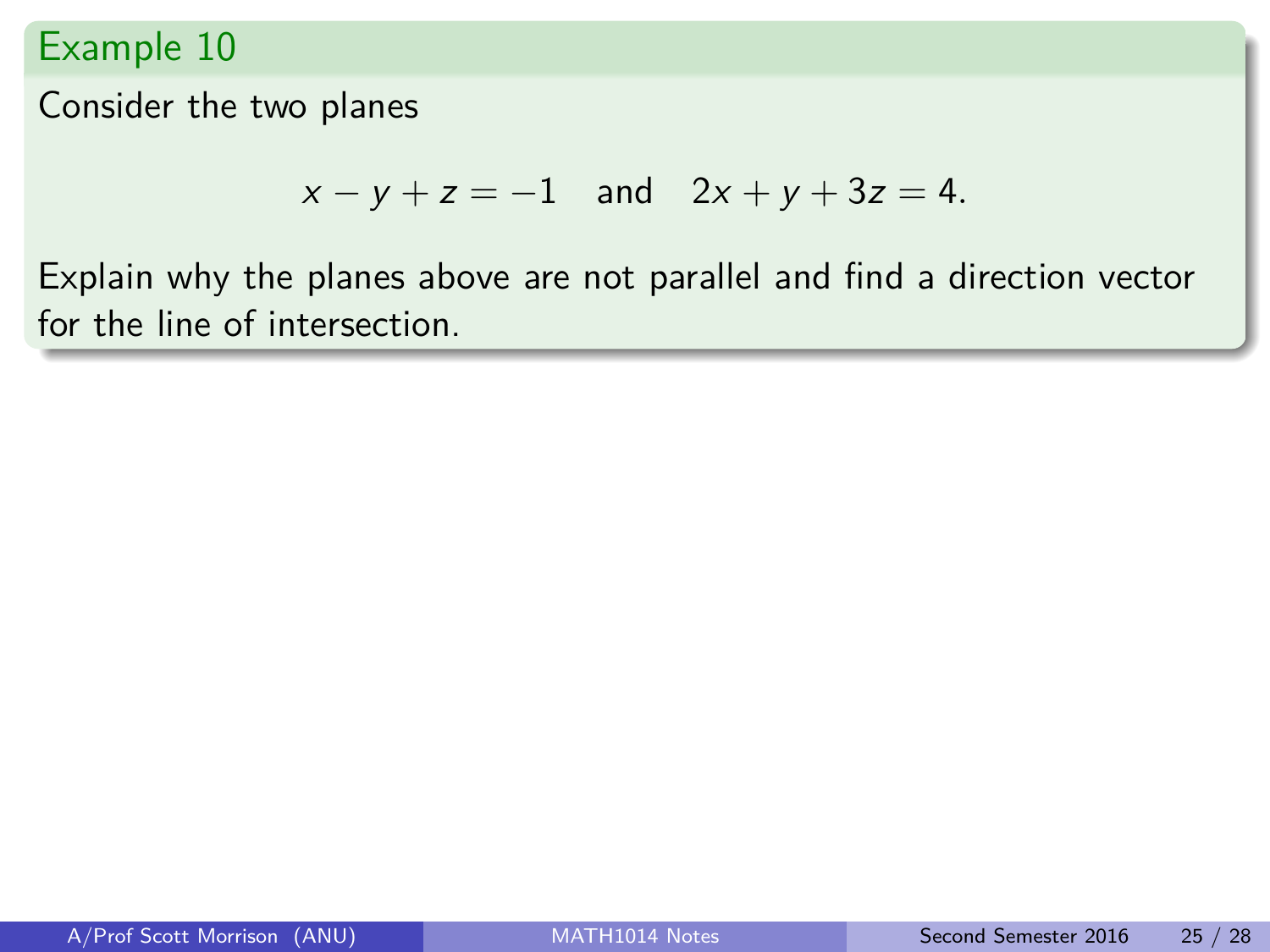Consider the two planes

 $x - y + z = -1$  and  $2x + y + 3z = 4$ .

Explain why the planes above are not parallel and find a direction vector for the line of intersection.

Two planes are parallel if and only if their normal vectors are parallel. Normal vectors for the two planes above are for example

$$
\mathbf{n}_1 = \mathbf{i} - \mathbf{j} + \mathbf{k} \quad \text{and} \quad \mathbf{n}_2 = 2\mathbf{i} + \mathbf{j} + 3\mathbf{k}
$$

respectively. These vectors are not parallel, so the planes can't be parallel and must intersect. A vector **v** parallel to the line of intersection is a vector which is orthogonal to both the normal vectors above. We can find such a vector by calculating the cross product of the normal vectors:

$$
\mathbf{v} = \begin{vmatrix} \mathbf{i} & \mathbf{j} & \mathbf{k} \\ 1 & -1 & 1 \\ 2 & 1 & 3 \end{vmatrix} = -4\mathbf{i} - \mathbf{j} + 3\mathbf{k}.
$$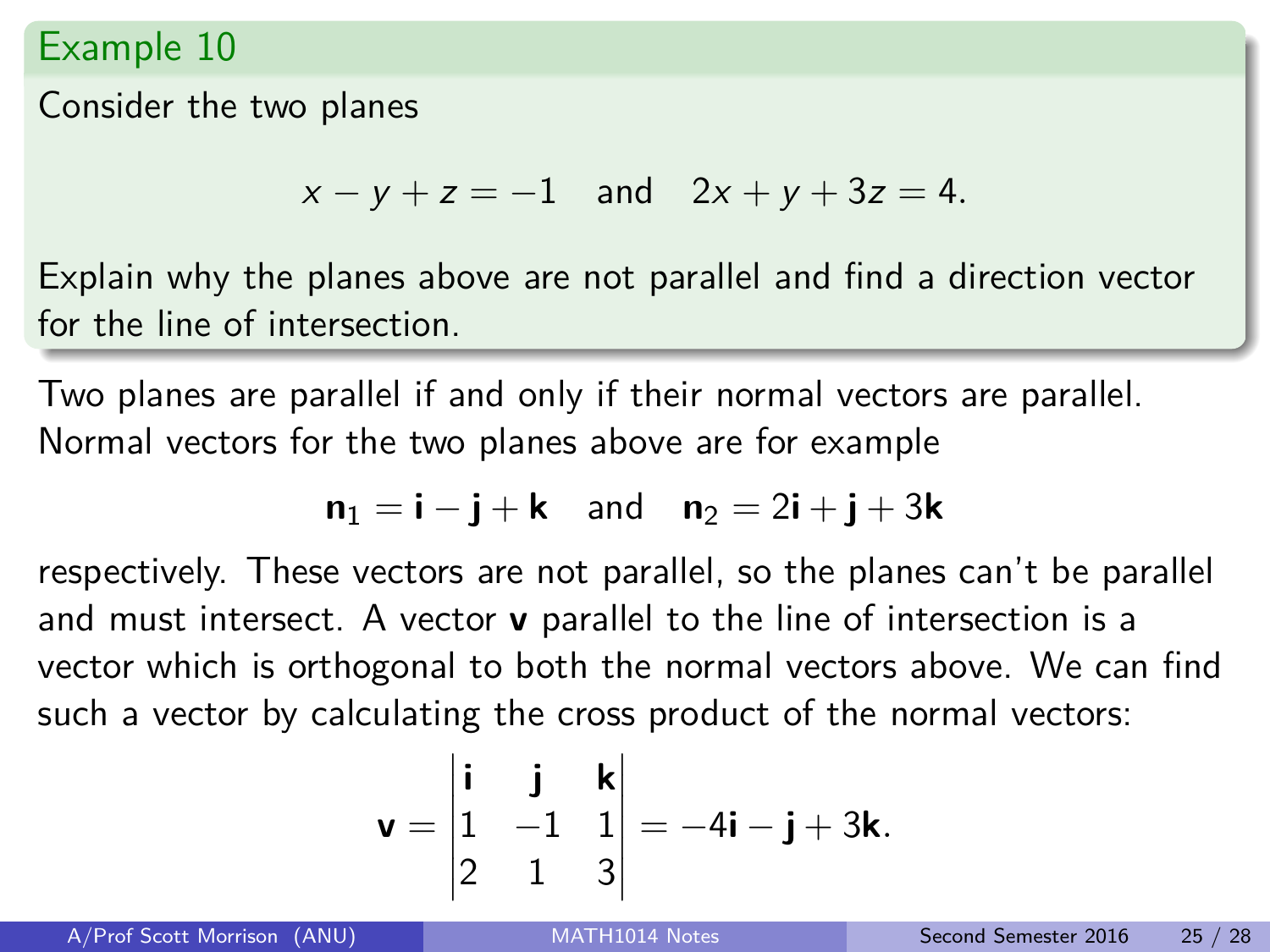Find the line through the origin and parallel to the line of intersection of the two planes

$$
x + 2y - z = 2
$$
 and  $2x - y + 4z = 5$ .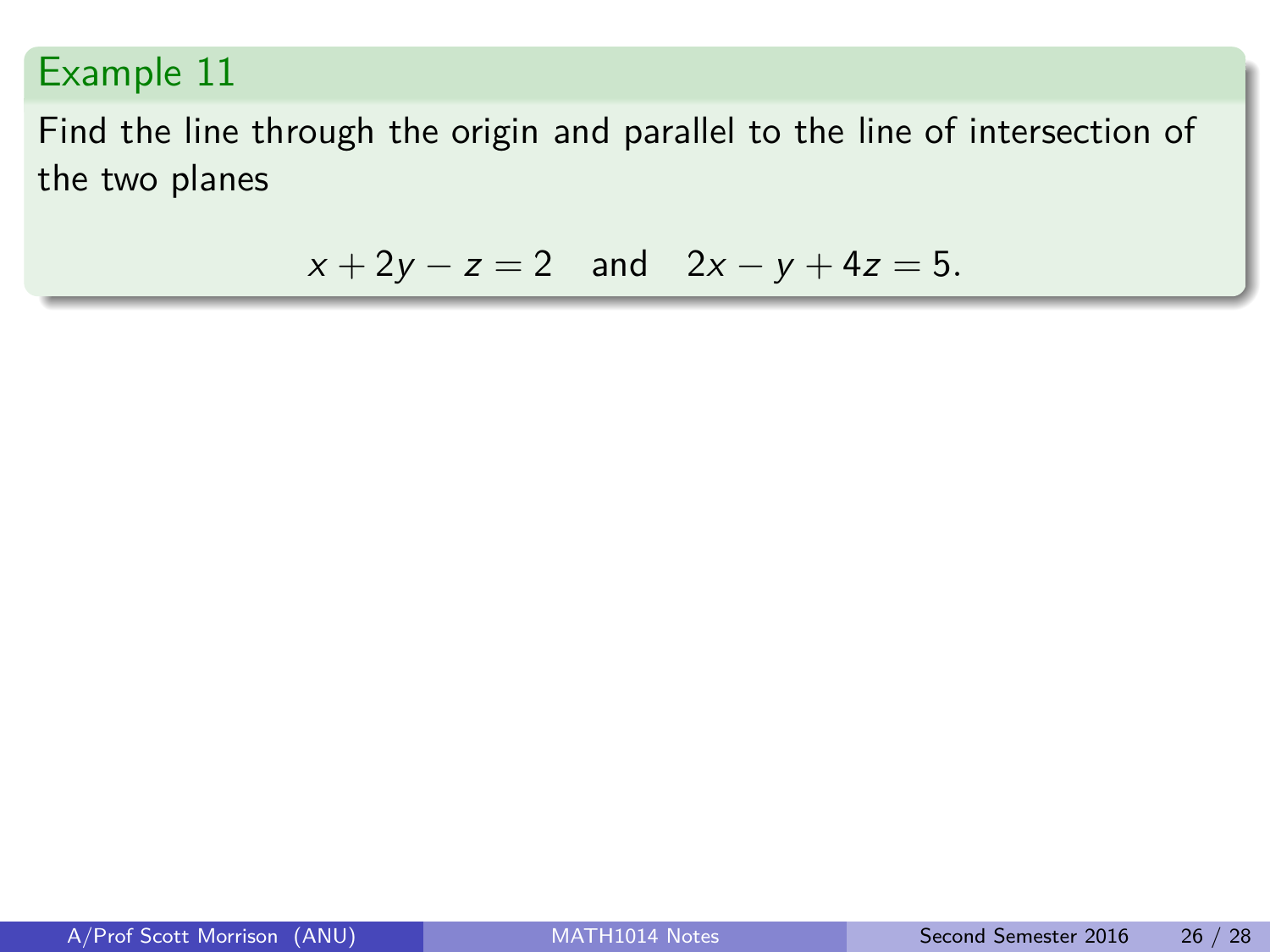Find the line through the origin and parallel to the line of intersection of the two planes

$$
x + 2y - z = 2
$$
 and  $2x - y + 4z = 5$ .

The planes have respective normals

$$
\mathbf{n}_1 = \mathbf{i} + 2\mathbf{j} - \mathbf{k} \quad \text{and} \quad \mathbf{n}_2 = 2\mathbf{i} - \mathbf{j} + 4\mathbf{k}.
$$

A direction vector for their line of intersection is given by

$$
\textbf{v}=\textbf{n}_1{\times}\textbf{n}_2=7\textbf{i}-6\textbf{j}-5\textbf{k}.
$$

A vector parametric equation of the line is

$$
\mathbf{r}=t(7\mathbf{i}-6\mathbf{j}-5\mathbf{k}),
$$

since the line passes through the origin.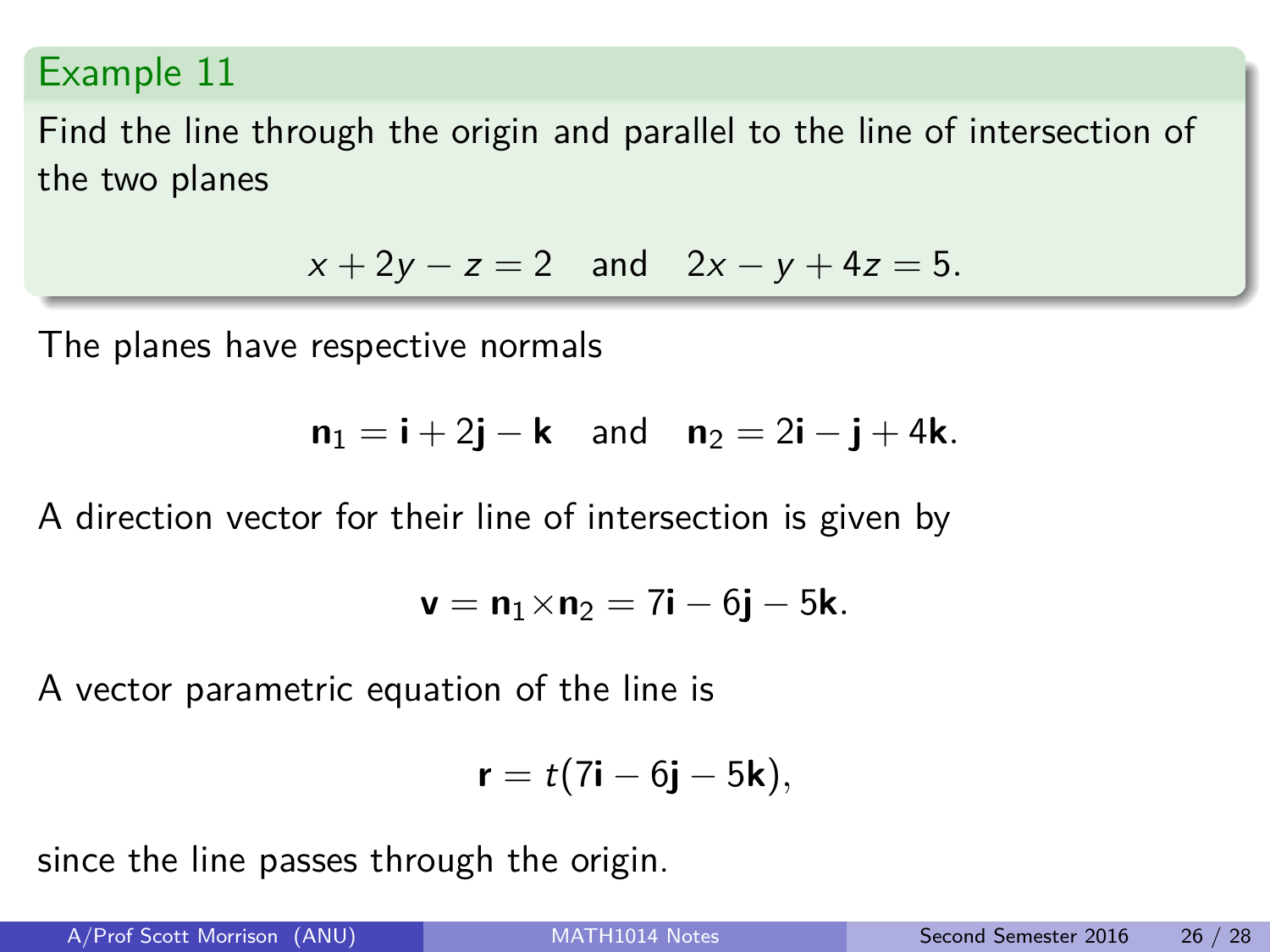Parametric equations for this line are, for example,

$$
x = 7t
$$
  

$$
y = -6t
$$
  

$$
z = -5t
$$

and the corresponding symmetric equations are

$$
\frac{x}{7}=\frac{y}{-6}=\frac{z}{-5}.
$$